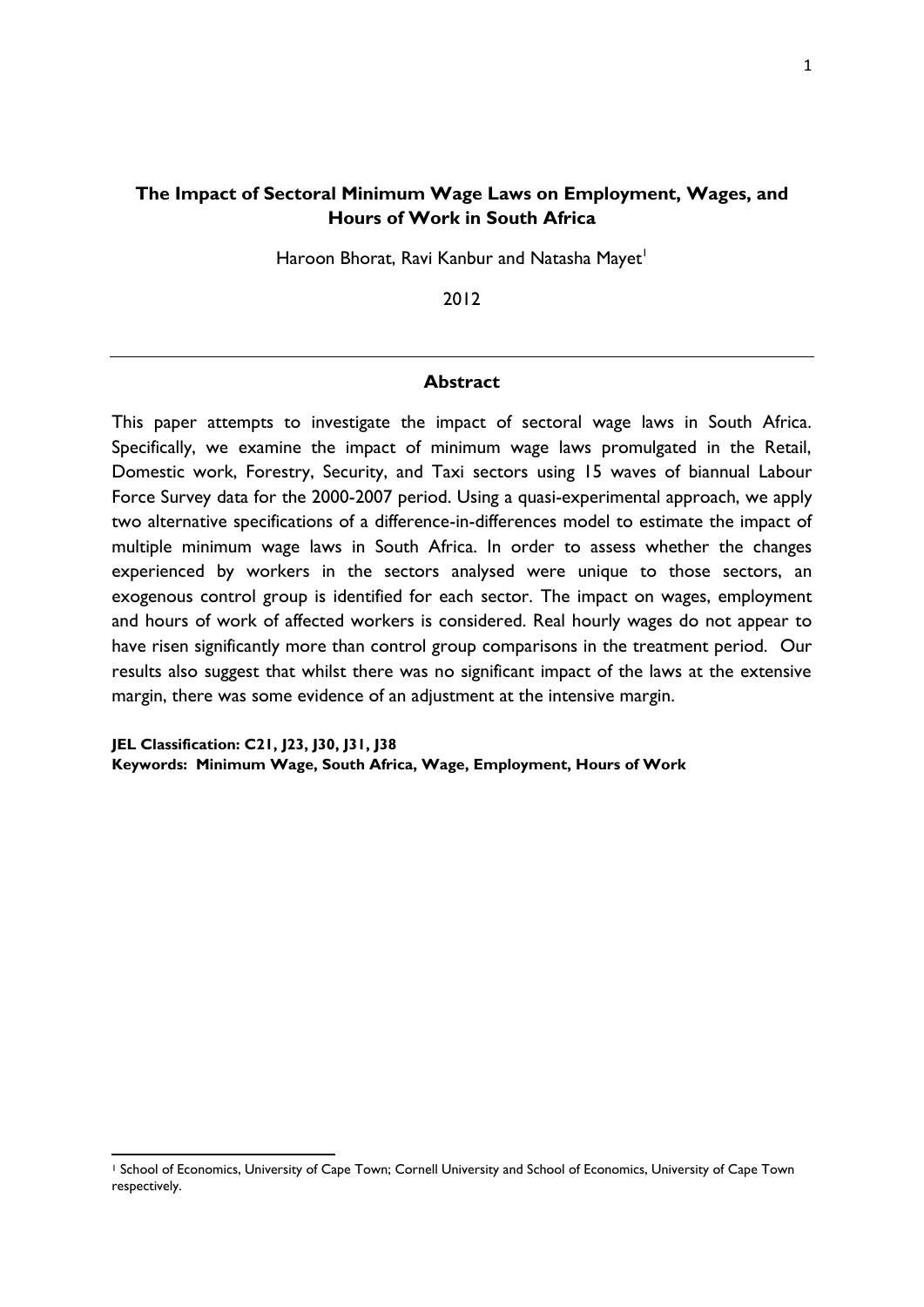### **1. Introduction**

The aim of this chapter is to investigate how employers in a low wage sector of the labour market respond to the introduction of a minimum wage. The standard textbook model of minimum wages predicts that in a competitive equilibrium, there is a negative relationship between minimum wages and employment. However, a growing number of studies indicate that the relationship between the minimum wage and employment is not necessarily always negative (Katz and Krueger, 1992; Card 1992 a, b).

The international debate on minimum wages began even before minimum wages were first introduced in the United States at 25 cents per hour in  $1938<sup>2</sup>$  The relationship between minimum wages and labour market outcomes is a relatively recent debate in South Africa by international standards. Whilst the international literature on minimum wages dates as far back as the theoretical works of economists such as Stigler (1946) and Lester (1947), leading into the new minimum wage research (Card, 1992; Card and Krueger 1994, 1995; Neumark and Wascher, 1992), the literature on minimum wages in South Africa is relatively recent. This may be explained by the fact that minimum wages in South Africa have a fairly short history compared with other comparator countries<sup>3</sup>. Minimum wages were first introduced in South Africa in the post-Apartheid period in 1999 in the Contract Cleaning sector, followed by sectoral minima for the Civil Engineering and Private Security sectors in 2001. Since then, a few studies have been conducted in South Africa which explore the effects of the minimum wage on employment, hours worked and other labour market outcomes, as well as the impact of minimum wages on household poverty (Hertz, 2001, 2002, 2005; Bhorat, 2000, Dinkelman and Ranchhod, 2010). These studies tend to focus on a single sector, such as the Farm or the Domestic worker sectors, which are of course traditionally low-wage employee sectors. Hertz (2005) concludes that employment changes experienced by Domestic workers since the introduction of the sectoral minimum wage were no different to workers in other sectors. A more recent study by Dinkelman and Ranchhod (2010) found that the probability of employment of a typical Domestic worker is unchanged after the introduction of minimum wage laws. No empirical attempt has been made this far however, to investigate the impact of minimum wages on the other covered sectors in South Africa. This is perhaps due to the complex nature of the minimum wage laws in South Africa, with multiple minimum wages that differ by sector, occupation and often by location of employment that make it difficult to allocate wages to individual workers in the household survey data.

This paper attempts to address this gap in the literature by providing an analysis of the impact of these multiple minimum wages on the wages, employment and hours worked of affected workers. In doing so, this study constitutes the first attempt to investigate the impact of minimum wages in South Africa in sectors other than the Farm and Domestic worker sectors, and provides a more complete picture of the labour market impact of the countries multiple minimum wage laws.

<sup>2</sup> Minimum wages were first introduced under the Fair Labour Standards Act (1938).

<sup>&</sup>lt;sup>3</sup> New Zealand was the first country to introduce minimum wage legislation in 1894 (Starr, 1981); Minimum wages first came into effect in the United Sates as part of the Fair Labour Standards Act in 1938.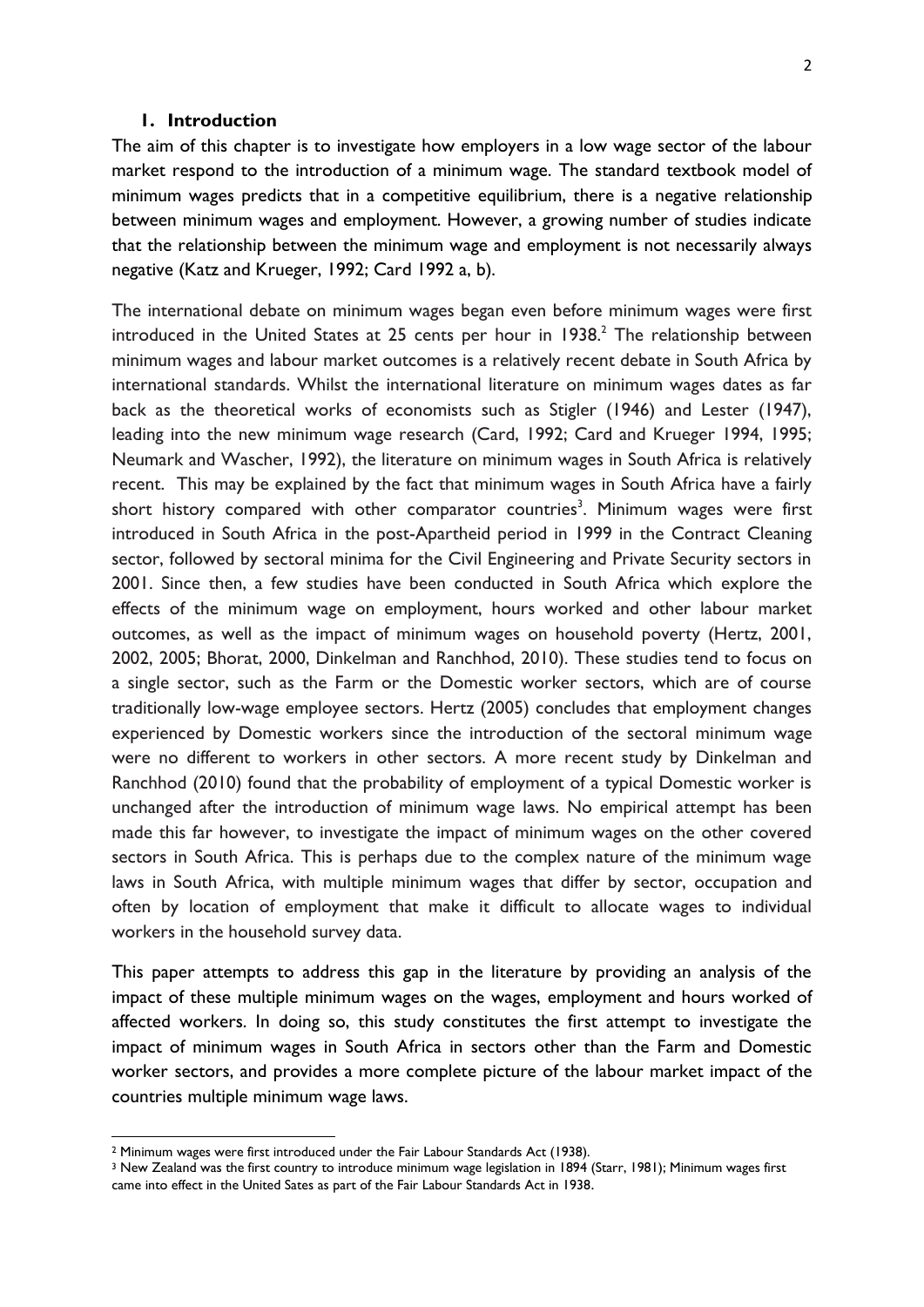## **2. Evidence on the Impact of Minimum Wages**

Early studies on the effect of the minimum wage on employment, dating as far back as the work of Stigler (1946), predict that in a competitive labour market, the relationship between minimum wages and employment is a negative one. A number of studies on the effects of the minimum wage on teenage employment also confirmed this result (Brown et al. 1982, 1983), although later evidence suggested that whilst the employment impact was negative, the effect was small, with a 10 % increase in the minimum resulting in a reduction in teenage employment of less than 1 %. On the other hand, earlier studies such as Lester (1960, 1964) found no negative employment effect associated with the legislated minimum. The 1990's saw the beginning of a new stream of literature on minimum wages, known as the 'new minimum wage' literature. The results from this literature suggest that the textbook argument of a trade-off between minimum wages and employment does not necessarily hold (Katz and Krueger, 1992; Card, 1992a, b; Machin and Manning, 1994). In their seminal work, Card and Krueger (1994) presented new evidence on the effect of minimum wages on employment, finding no disemployment effects from the mandated minima. Neumark and Wascher (2007) in their review of the recent minimum wage literature conclude that whilst a few studies do find positive effects associated with the minimum wage, the majority of studies suggest a negative impact, particularly when the effects of minimum wages are analysed in the aggregate as opposed to within a specific sector.

As a counterpoint to the literature on the impact of minimum wages using US data, studies on the effects of minimum wages using non-US data are sparse<sup>4</sup>. This is particularly the case for studies on the effects of minimum wages in developing countries. This is somewhat surprising, given that developing countries provide an interesting context for the analysis of minimum wage effects due to the often larger exogenous variation in the minimum wage in these countries (Hammermesh, 1993; 2002). A recent study by Terrell and Gindling (2006) investigated the employment effects of an increase in minimum wages in Costa Rica over the 1988 to 2000 period. Their results suggest that a 10% increase in the minimum wage results in a decline in employment and hours worked in the covered sector of around 1.09 % and 0.6 % respectively. They find that the impact of the minimum wage in Costa Rica is the largest for unskilled workers, and conclude that those individuals rendered unemployed in the covered sector enter the uncovered sector. However, their results do not show any significant impact at the intensive margin in the uncovered sector.

Since the introduction of the first sectoral minimum wage (Contract Cleaners in 1999<sup>5</sup>) in South Africa, there have been a few studies in South Africa that have considered the impact of minimum wage laws. However, these studies have mostly focused on the effects of the law in a specific sector. The sectoral minima in the Farm and Domestic worker sectors have

<sup>4</sup> Terrell and Gindling (2006) note that a search of articles published on minimum wages using popular search engines reveals that for the 1985-2000 period, only 22 studies were on countries other than the US, compared with 120 using US data.

<sup>5</sup> Department of Labour (1999) Government Notice No. 622. Sectoral Determination 1: Contract Cleaning Sector, South Africa. Available from:< http://www.labour.gov.za/legislation/sectoral-determinations/sectoral-determination-1-contractcleaning-sector>.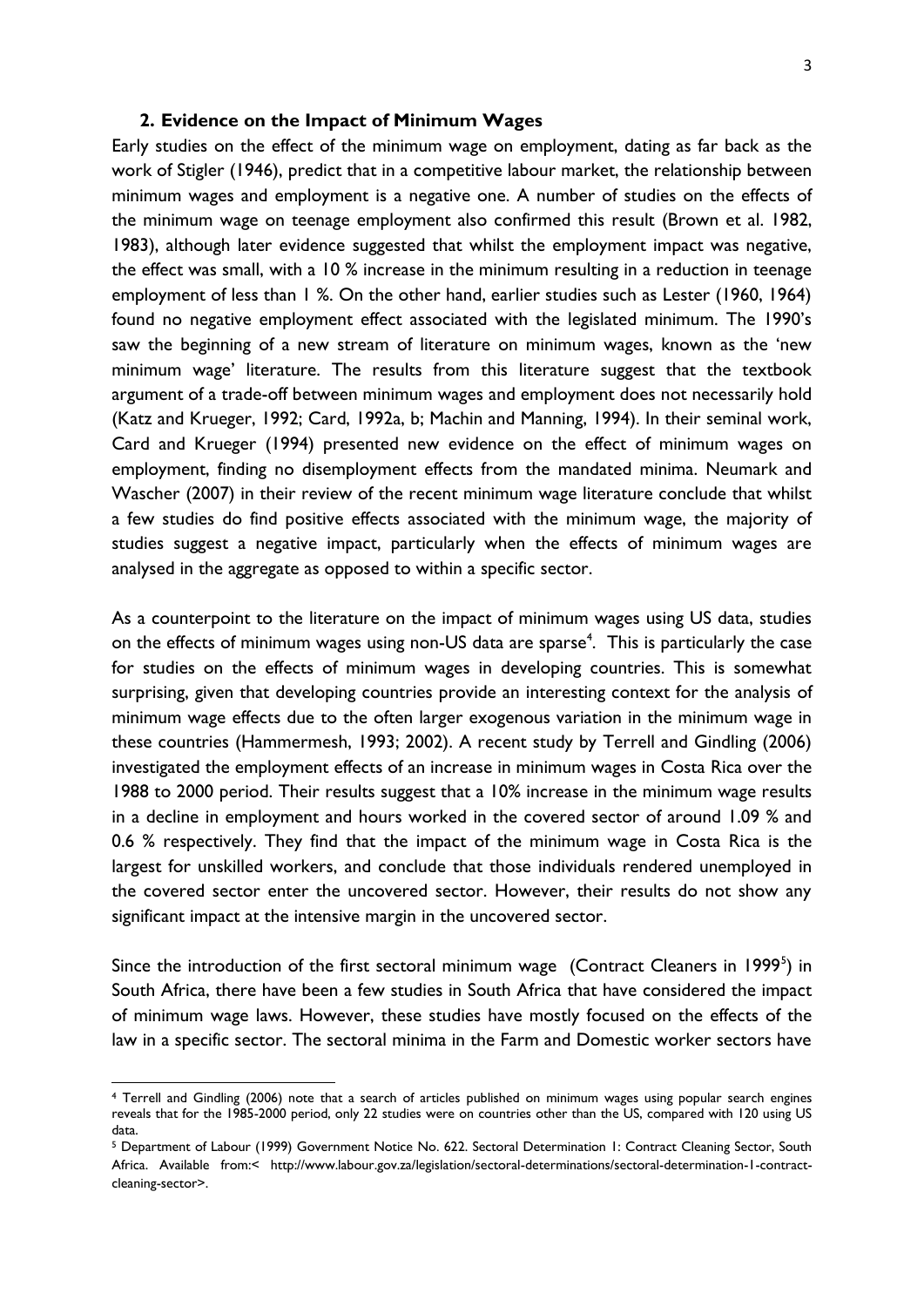in particular received attention in this respect. Bhorat (2000) showed that minimum wage hikes in South Africa are associated with a decline in employment among low-paid Farm and Domestic workers. Hertz (2005) analysed the impact of minimum wages on employment and earnings of Domestic workers in South Africa. The results in the study suggested that the changes in employment experienced by Domestic workers Murray and Van Walbeek (2007) conducted using case study approach examined the impact of sectoral minima on Farm workers in the sugar industry. There has however been very little research on the overall impact of sectoral minima on workers in South Africa. Evidence on the impact of minimum wages and compliance in South Africa is limited perhaps due to the difficulty of mapping the statutory minima of workers to the respective sectors, occupations, and locations.

A more recent study by Dinkelman and Rancchod (2010) uses a difference-in-differences approach to investigate the impact of minimum wages in the Domestic worker sector. They condition their sample on urban Domestic workers employed over the 2001-2004 period, finding no significant changes in employment on the intensive or the extensive margins for Domestic workers. Bhorat, Kanbur and Stanwix (2011) used a similar approach to analyse the impact of introducing a minimum wage in the Agricultural sector for South Africa. Using data for the 2000-2007 period, they showed whilst there were significant negative effects associated with the minimum on the extensive margin, the effects on the intensive margin were insignificant.

# **3. Data and Econometric Approach**

### **3.1. The South African Labour Force Survey**

The dataset used is a pooled dataset consisting of 15 waves of the Labour Force Survey (LFS) from September 2000 to September 2007. The LFS is a nationally representative household survey that was conducted biannually on the basis of a rotating panel by Statistics South Africa (StatsSA) in February/March and September between 2000 and 2007. The survey includes around 30,000 households in both urban and rural areas in South Africa. Information in the LFS is self-reported. In 2008, the LFS was replaced with the Quarterly Labour Force Survey (QLFS). However, the QLFS does not provide wage information and the September 2007 LFS remains the last nationally representative survey that contains wage information. All 15 waves were pooled and are treated as repeated cross-sections over time.

The South African Department of Labour minimum wage laws specifically identify the groups of individuals to whom the law applies. In each wave of the LFS, minimum wage workers were therefore identified using the overlap of both the four digit SASCO occupation codes and the three digit ISIC industry codes. Any workers to whom the law does not apply,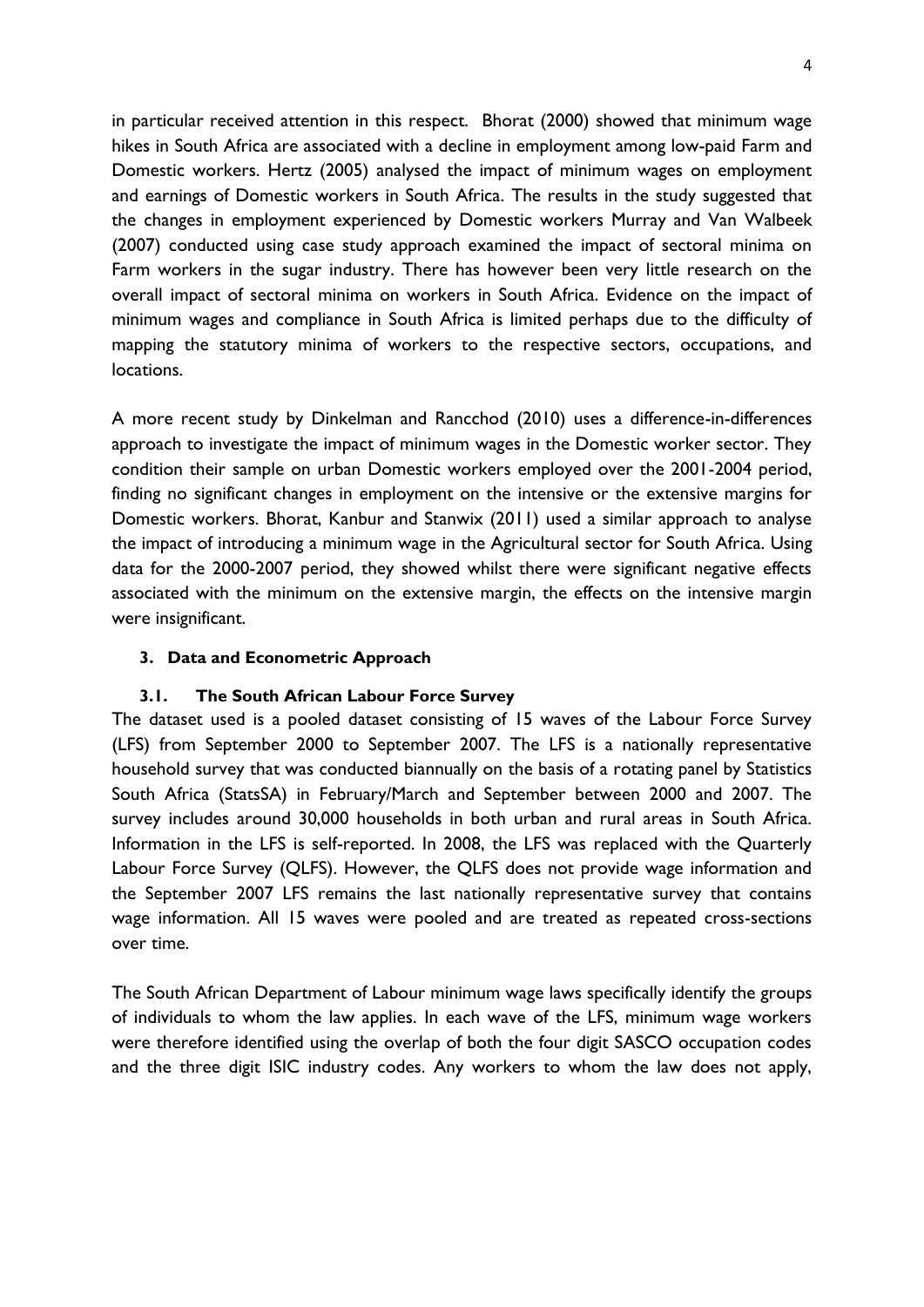notably the self-employed who pay their own wages, were excluded from the analysis. We also limited the sample to non-government employees. Estimates presented are weighted $6$ .

## **3.2. Sample Selection and Key Variables**

The Department of Labour has introduced minimum wage laws in 11 sectors. However, it is only possible to identify 9 of these sectors using the Labour Force Survey data<sup>7</sup>. The following 5 sectors were included in the analysis: Retail, Domestic workers, Forestry, Taxi workers, and Security. For the Contract Cleaning (introduced in 1999) and the Hospitality sectors (introduced in 2007) no dataset for the pre and post law periods was available respectively<sup>8</sup>. Moreover, the Civil Engineering sector was not included since use of the fourdigit occupation codes in the LFS yield a very small number of Civil Engineers for the datasets in the pre-law period (between 12 and 24 observations in each wave, which is less than 1 % of the sample of minimum wage workers), which is the only dataset for the period prior to the introduction of the law (the law was introduced in March 2001)<sup>9</sup>. (Note that the impact of minimum wages on the Farm worker sector has been conducted in a separate paper by Bhorat, Kanbur, and Stanwix, 2011 and is therefore not re-estimated here). The sectors represented in this analysis accounted for 17.2 percent of non-agricultural employment in September 2007 (around 2.2 individuals). Taken together with the Agricultural sector then, therefore, the sectors covered here accounted for around 76 percent of the sample of minimum wage workers in the September 2007 Labour Force Survey.

In order to analyse whether the changes in each sector were unique, it was necessary to specify a control group for each of the sectors. For each sector, we identified an exogenous control group consisting of workers with similar characteristics to the affected sector, and who are not expected to be affected by the minimum wage. All control groups were restricted to low-income earning individuals (individuals earning less than 10,000 Rands per month) aged between 15 and 65 years and who had no more than 12 years of schooling. Furthermore, union members, self-employed workers, government workers and part-time workers were not included in the control groups, as well as workers covered by another

<sup>1</sup> <sup>6</sup> In terms of the construction of our weights, the earlier LFS surveys up till 2002 are benchmarked to the 1996 Census whereas the later surveys for the post-2002 period are benchmarked to the 2001 Census. Therefore, the use of the LFS weights in analysing cross-sectional data across time raises concerns around the consistency of results (Hertz, 2005; Hertz 2006; Dinkelman and Ranchhod, 2010). Hertz (2006) discusses how the inconsistencies arising from the weights used can affect any analysis of the impact of minimum wage laws. We use a set of individual weights developed by Branson (2009) on the basis of entropy estimation, which we believe to be more reliable than the StatsSA weights. The weights are available from Data First at the University of Cape Town (See <http://www.datafirst.uct.ac.za>).

<sup>7</sup>Of the remaining sectors affected by minimum wage laws two are not identifiable using the Labour Force Survey data, namely Learnerships and Children in the Performance of Advertising, Artistic and Cultural Activities. Employment information in the Labour Force Survey is only provided for individuals in the working age population, that is, individual aged between 15 and 65 years.

<sup>&</sup>lt;sup>8</sup> Given that the earliest dataset available is the September 2000 Labour Force Survey and the September 2007 Labour Force Survey remains the most recent dataset with useable wage data in South Africa (The biannual Labour Force Survey was replaced in 2008 with the Quarterly Labour Force Survey. However, this dataset does not provide any wage information.

<sup>9</sup> This created a problem particularly when generating the Wage Gap variable that is used in the model, which is constructed as the gap between the minimum and the mean wage in the pre-law in a district. Due to the small number of Civil Engineers we are able to identify in the dataset, there are some districts where no Civil Engineers are found and a Wage gap cannot be specified for these districts.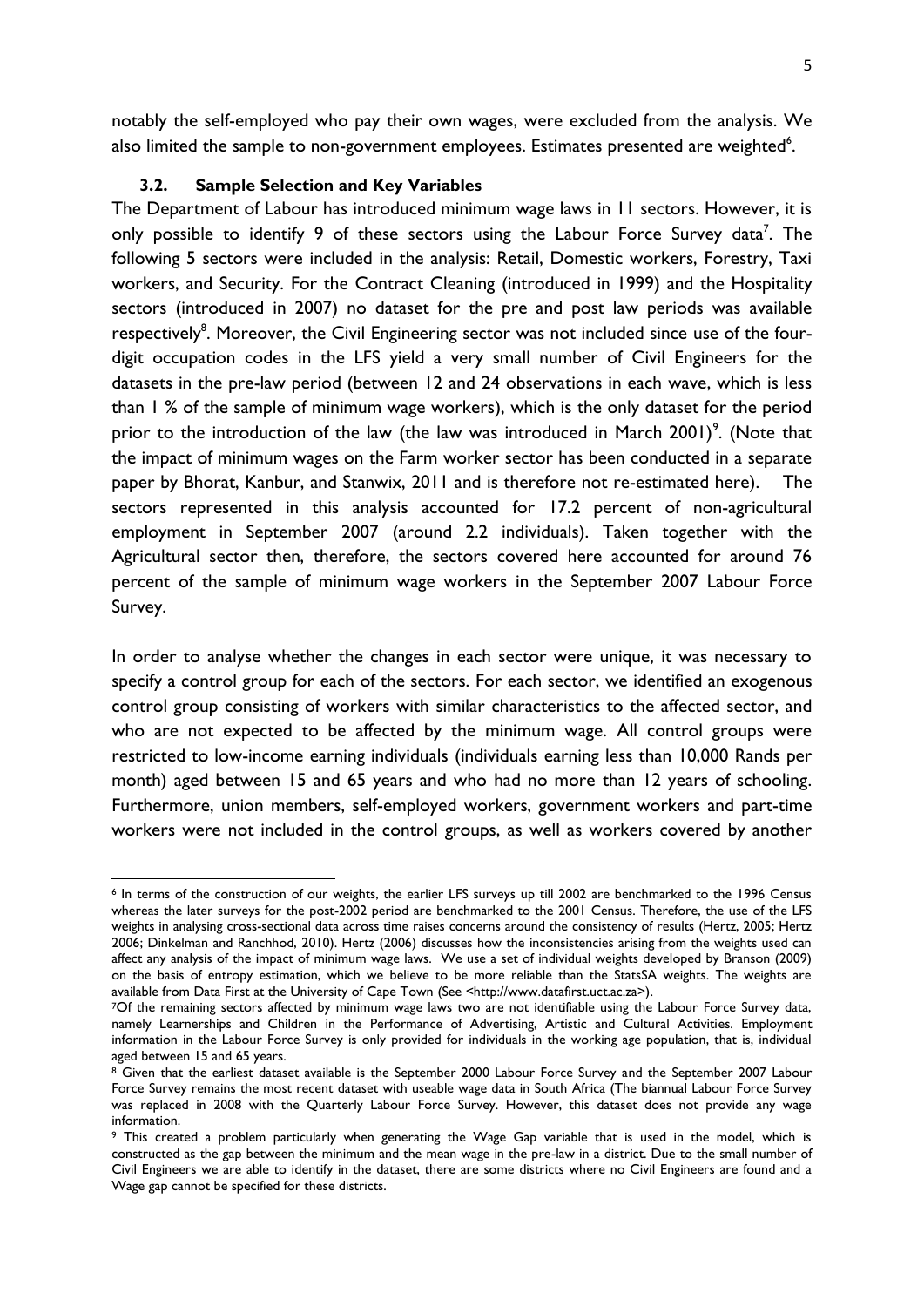minimum wage law. Furthermore, for each individual sector, the individual characteristics of workers in that sector as well as the four-digit occupational codes in the survey data were used in order to identify a control group with similar characteristics to the sector affected by the minimum wage law. The control group for Domestic workers was restricted to African and Coloured females who were employed in unskilled occupations (mainly elementary workers for whom no minimum wage is set). The control group for the Forestry sector included only African and Coloured individuals in unskilled employment. The control group for the Retail sector included individuals in semi-skilled occupations. Finally, for the Security and Taxi sectors, the same control group was used, specifically African and Coloured males employed in similar occupations These included workers in semi-skilled occupations such as types of machine and plant operators who were not affected by any minimum wage laws. The characteristics of the different control groups are presented in [Table 3](#page-17-0) and are discussed in the following section. For the analysis of the impact of minimum wages on employment, we used a broader control group consisting of individuals of working age who were employed or seeking work (narrow labour force) and who had no more than 12 years of schooling. This specification of a broader control group allows for individuals whom may have been rendered unemployed, or who switched jobs between waves to be accounted for. The control group in the employment equations therefore does not differ across sectors.

Individuals in each wave of the LFS were mapped to the relevant published minima. This was done using a detailed mapping of individuals to the respective minimum wage sector using the four-digit occupational and the three digit industrial coding provided with the LFS $^{10}$ . Since the minimum wages are set according to area in for some of the sectors, the geographical units in the LFS (magisterial districts before 2004 and district councils from 2005 onwards) were matched to area types A, B, C etc. specified by the sectoral minima<sup>11</sup>. Hourly minima were used. Minima were then assigned to the individuals in the LFS data to whom the sectoral laws applied. The relevant sample of minimum wage workers was assumed to be non-self-employed and non-governmental workers for the purposes of this study.

Workers may provide wage information in the LFS as either point estimates or in monthly brackets. Estimates provided as brackets were converted to point estimates by random allocation within their respective brackets using a uniform distribution. On average, the percentage of workers covered by minimum wage laws who reported their income in bands fluctuates between 12 and 16 % from one wave to another<sup>12</sup>. Monthly wages were then combined and converted into hourly wages using the average number of weekly hours worked by an individual. To obtain real wages, wages were deflated to constant 2000 prices using the Consumer Price Index (CPIX) provided by Statistics South Africa.

1

<sup>10</sup> The Labour Force Survey provides four-digit occupational codes based on the South African Classification of Occupations (SASCO) and three-digit industrial codes (International Standard Industrial Classification of all Economic Activities).

<sup>11</sup> This mapping was previously done in Bhorat, Kanbur and Mayet (2011) for the 2007 LFS.

<sup>&</sup>lt;sup>12</sup> An exception is the September 2000 LFS, which yields only 6 % of the sample reporting their income in bands).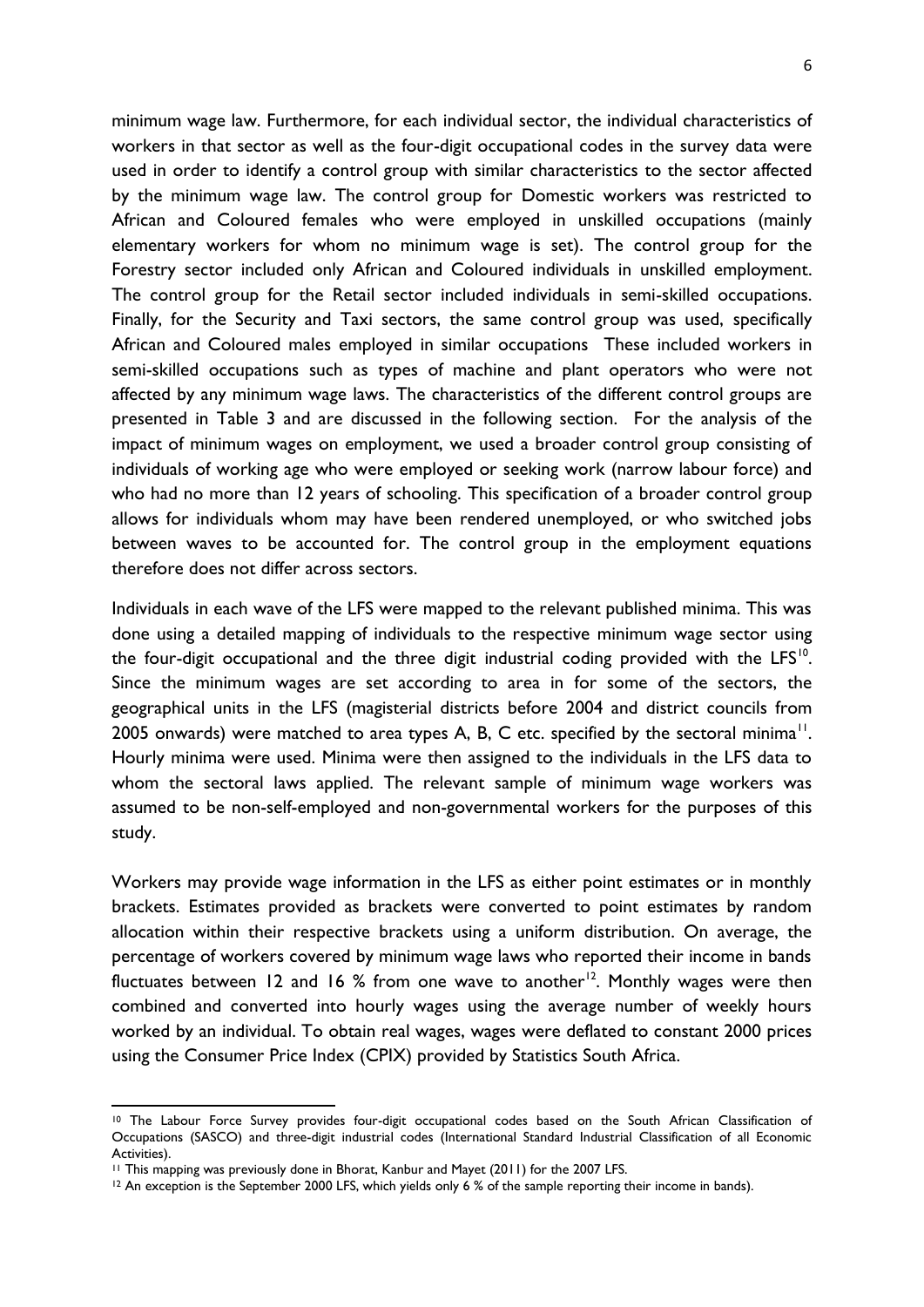Only working-age individuals were included in the sample, that is, individuals between 15 and 65 years of age. Any individuals who reported working more than 15 hours per day were not included in the sample of workers in the analysis. In addition, any individuals reporting zero or missing wages are excluded from the sample, as well as individuals who reported earning very high wages that would not be affected by the wage laws<sup>13</sup>. The sample included workers in all district councils, that is, both rural and urban areas. Full-time individuals were defined as those who work at least 27 hours per week.

It is worth noting that one of the limitations of the wage data in the LFS is that no information in provided about payment in kind. The legislation specifies that the total remuneration due to an employee is the total of the money paid and the payment in kind. For the case of Domestic workers, it is specified that this cannot exceed 10% of the wage for accommodation provided. Since we were only able to measure wage income paid by an employer, the possibility that increases in wages observed in the post-law period may simply be a reflection of the reallocation of non-wage benefits provided by employers in order to pay higher wages.

#### **3.3. Estimation strategy**

1

We apply the classic Card and Krueger model (1995) to the data. Two alternate specifications are used:

$$
Y_{ikt} = \beta_0 + \beta_1 Post_t + \beta_2 Sector_k + \beta_3 Post_t * Sector_k + \varepsilon_{ikt}
$$
 (1)

$$
Y_{i\,jkt} = \alpha_0 + a_1 \text{Post}_t + a_2 \text{Gap}_{jk} + a_3 \text{Post}_t * \text{Gap}_{jk} + \chi_{i\,jkt} + \gamma_{i\,jkt} \tag{2}
$$

In equation (I)  $Y_{ikt}$  is the outcome of interest (e.g. wages, contracts, hours worked) for individual  $i$  in group  $k$ , and period  $t$ .  $Post<sub>t</sub>$  is a time dummy measuring pre-law and post-law effects<sup>14</sup>. Sector<sub>k</sub> is a dummy variable equal to 1 if the individual is in the sector affected by the minimum wage law (treatment group) and 0 if the individual is in the control group, and  $Post_t * Sector_k$  is the difference-in-differences term capturing the average treatment effect. This term tests for whether or not the observed changes were shared by similar groups of workers to whom the law did not apply, confirming that the results observed were not the result of economy wide shocks. The coefficient  $\alpha_1$  on the Post<sub>t</sub> variable measures the average change in the post-law period in the outcome variable for both the treatment and the control groups. The coefficient  $\beta_2$  on the Sector<sub>k</sub> variable measures the average difference in the outcome variable  $Y_{ikt}$  between the treatment and the control group in the full period. The coefficient  $\beta_3$  on the difference-in differences term is the key measure in this

<sup>&</sup>lt;sup>13</sup> The October 2007 thresholds for eligibility for UIF were R12, 478. Around 0.6 % of the sample reported earning wages above this amount, the majority of whom were Managers in the Retail sector, and they were excluded from the sample of workers in the analysis of the effect of minimum wages employed here.

 $14$  Note that given the differences in the time of introduction of the various sectoral minimum wage laws, the  $Post<sub>t</sub>$  variable is not uniform across sectors. Hence, the impact of the law on each sector is assessed separately.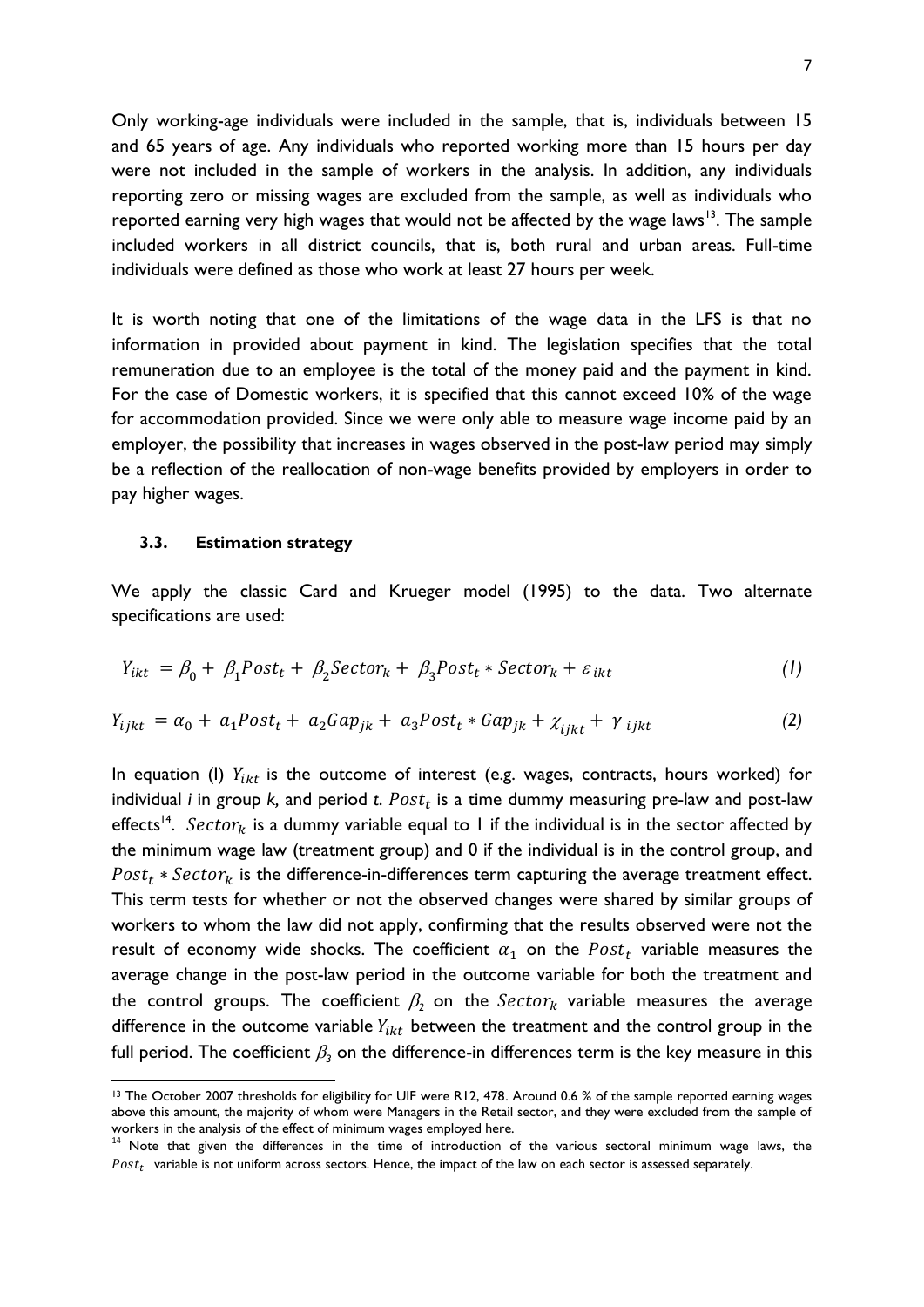specification, showing the change in the measured outcome for the treatment sector in the post-law period relative to the control group. It is worth noting that the specification in equation (I) includes the control and the treatment group only. Since the control group selected has similar characteristics to the treatment group, no individual level controls are included. Under the hypothesis of a natural experiment where we have two similar groups and a clear distinction between treated and non-treated, we assume that in the absence of a minimum wage law the same general trend would be observed for both groups of workers.

Equation (II) is run only on the individuals employed in that particular sector, that is, the treatment group.  $\chi_{i\bar{i}k\bar{t}}$  are controls for various worker characteristics such as years of schooling, age, race and gender. We also include a  $Gap$  measure in equation (2), which attempts to capture the intensity of the impact of the minimum wage in a sector at the district council level. The  $Gap$  variable is constructed as follows:

$$
Gap_{jk} = (w_{mjk}^t - w_{jk}^{t-1})/w_{jk}^{t-1}
$$
 where  $Gap_{jk} \ge 0$ 

where  $w_{mkj}^t$  is the original minimum wage in sector  $k$  and district council  $j$  at time  $t$ , the first year when the minimum wage was introduced in the respective sector,  $w_{ki}^{t-1}$  is the initial average wage in sector *k* in district council *j* in the year prior to the introduction of the law. The  $Gap$  measure is set at  $0$  for districts where the average wage in the sector is greater than the minimum introduced. We construct the  $Gap$  measure using real, full-time wages.

The  $Gap$  variable provides a measure of the proportional increase in the initial wage that is necessary to meet the minimum wage and provides a measure of the spatial variation in the intensity of the law's impact. The variation in the  $Gap$  measure captures the regional differences based on the reported wages of workers in the pre-law period. The parameter  $a_2$  measures the average difference in outcomes of workers in low  $Gap$  versus high  $Gap$ district councils in the post-law period. The difference-in-differences parameter  $a_3$  measures the change in  $Y_{ikt}$  attributable to the minimum wage in the post-law period in district councils where the  $Gap$  measure was the largest, that is, where the intensity of the minimum wage was higher. Lastly,  $a_1$  is also of interest as it tells us how the variable of interest changed on average in the post-law period.

## **4. Descriptive Statistics**

The minimum wage legislation for the Retail and Wholesale sector came into effect in February 2003. The minimum wages for this sector are the most complex, with several different minima specified according to occupation, hours worked, and area. Using the LFS sector and occupation codes, it was possible to identify the following groups of workers within the sector: Managers, clerks, shop assistants, sales assistants, cashiers, drivers, security guards, and fork-lift operators. Within each of these occupational categories,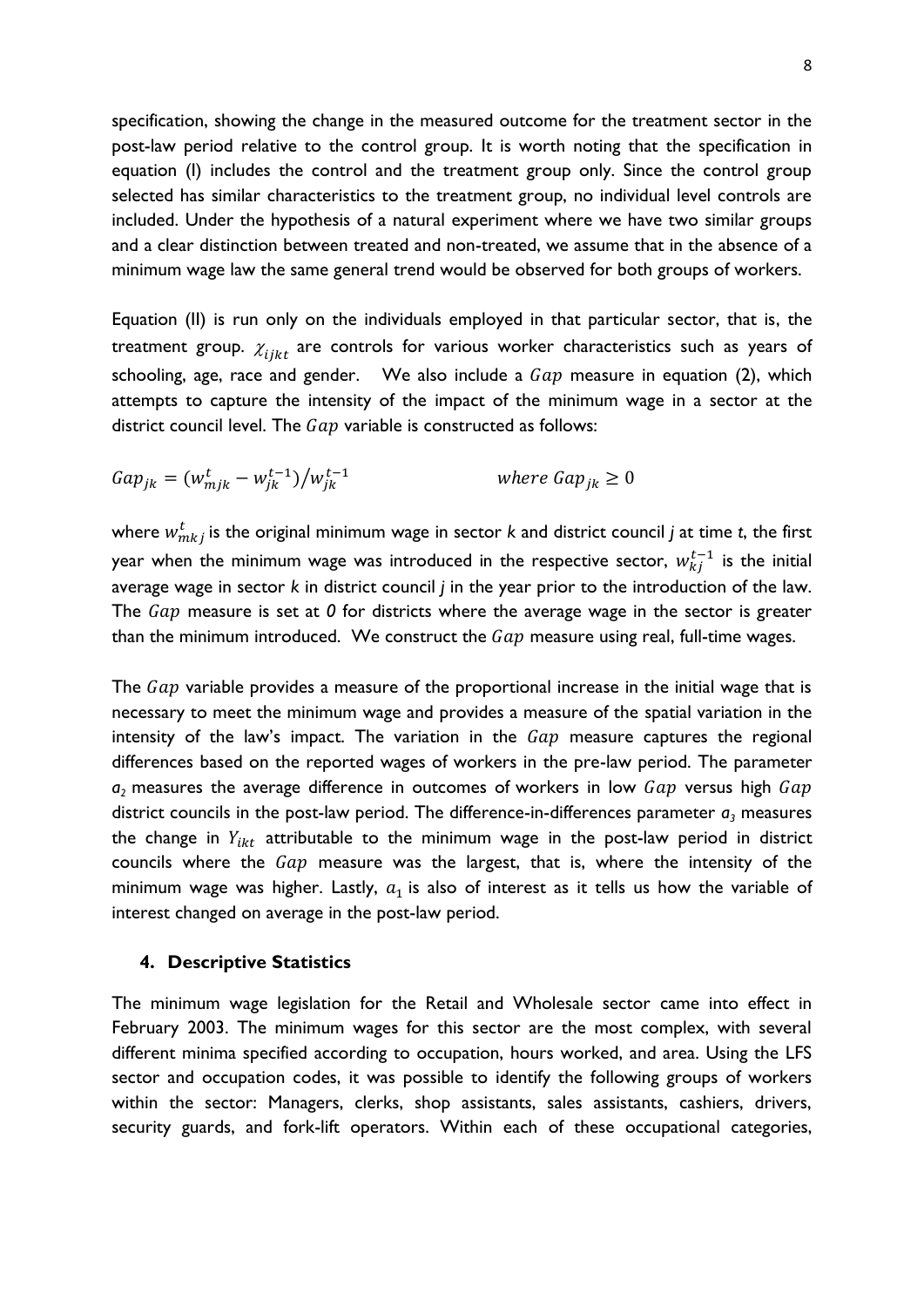different minima are specified for areas A, B, and  $C<sub>15</sub>$  as well as by firm size, resulting in over 24 different categories of minima for the workers in this sector.

The sectoral minima for Domestic workers were introduced in August 2002. Within this determination, there are two area types, A and B. The prescribed minima are different on the basis of whether the number of hours worked is below or above 27 hours per week.

The sectoral minimum for the Forestry sector was introduced in March 2006. Therefore, three waves of the LFS (September 2006, March 2007, and September 2007) are available for analysis of the post-law period for this sector. The legislation sets a fixed minimum rate of remuneration for those working in all areas within the forestry sector, with no locational differential.

The sectoral minima for the Taxi sector were introduced in July 2005 and apply to all workers in the transport sector involved in the operation of informal minibus taxis. Within this determination a distinction is made between drivers and fare collectors.

The minimum wage laws for the Private Security sector were introduced in November 2001 and apply to all employers and employees involved in guarding or protecting fixed property, premises, goods, persons or employee (Note that Security workers in the Retail sector are covered by the sectoral minima for Retail sector workers). There are five different area types specified within this sector (Areas A, B, C. D and E respectively).

[Table 3](#page-17-0) presents the mean sample characteristics for the sectors included in the analysis across all waves, along with their exogenously defined control groups. Standard deviations are indicated in brackets. Each sector is characterized by unique sample characteristics, which made it necessary to specify a unique control group of similar workers for each sector. Workers covered by the sectoral minima are generally non-unionized with the majority possessing no higher than a Matric education (12 years of schooling). Therefore, as described earlier, during the construction of the control groups, the sample was restricted to non-unionized employees with less than 12 years of schooling. In each of the sectors, the majority of workers are located in Areas classified as A or metro areas (over 70 percent), with the exception of the Forestry sector. Relative to the other sectors examined here, workers within the Retail sector possess higher skills on average and higher levels of education. The majority of workers within the Retail sector are semi-skilled (85 percent), followed by skilled individuals such as Managers (12 percent). The average worker in this sector has completed almost 11 years of schooling, which is high relative to the other

<sup>&</sup>lt;sup>15</sup> Areas are demarcated by the Department of Labour for the purpose o f setting minima on the basis of the average household income recorded for the municipal area on the basis of the 1996 Census. Generally, areas are categorized as follows:

A – Average income greater than R24, 000 per annum

B – Average income between R12, 000 and R24, 000 per annum

C – Average income less than R12, 000 per annum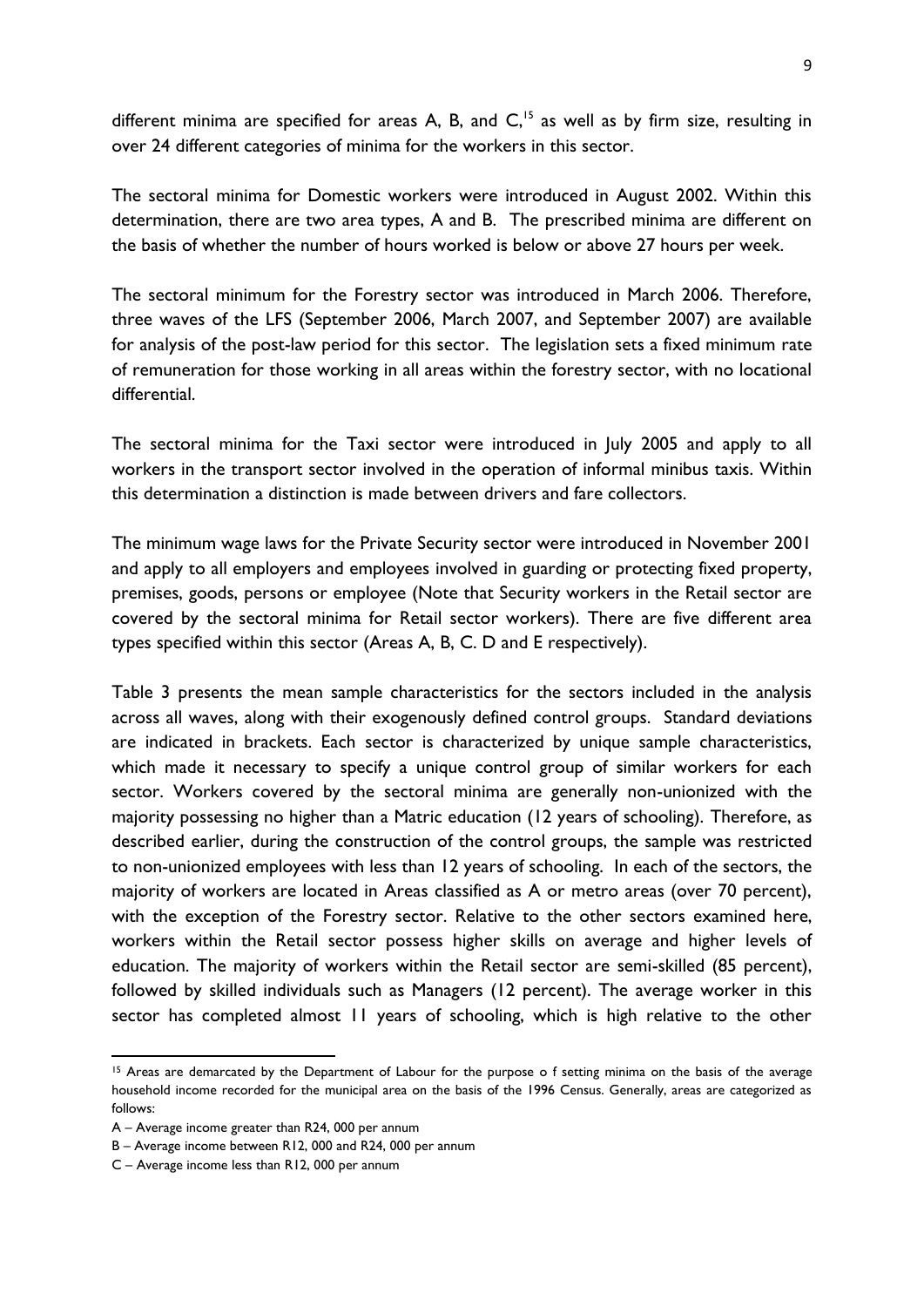sectors presented here. The Domestic worker sector is comprised almost entirely of African and Coloured unskilled females with low levels of schooling. This sector is generally non-unionized and located in urban households (78 percent). Within the Forestry sector, the dominant share of workers is African and male (97 percent and 66 percent respectively). These individuals generally have low levels of schooling (less than 6 years of schooling for the average worker), and are unskilled (74 percent). Workers in the Security and Taxi sectors are most likely to be African and male with less than 12 years of schooling. The dominant share of workers in these two sectors were located in areas classified as A or metro areas. Note that the same control group was identified for the Taxi and the Security sectors, namely African and Coloured males in semi-skilled occupations and less than 12 years of schooling.

Table 2 presents the changes in the number of individuals employed between 2000 and 2007 for the five sectors and their control groups. Overall, we observe that the descriptive evidence here does not indicate a significant decline in employment in the post-law period for most sectors. In the Security sector, employment continued to grow in the post-law period. The only sector where we see a significant drop in employment is the Forestry sector. The remaining sectors do not indicate a statistically significant change in employment in the post-law period. Whilst we observe a decline in the number of Domestic workers employed between 2001 and 2002 of around 30,000 workers, this change is not statistically significant at the 5 percent level. For the control groups, employment generally increased or remained stable in the post-law period. Overall then, the early evidence presented here does not suggest a significant negative impact on employment if minimum wage laws on the five sectors.

Table 4 presents the mean characteristics of employed workers for the five sectors and their respective controls. The majority of workers are full-time workers for all cohorts. Examining the changes in the share of full-time workers across time, a significant increase is observed for the Retail, Domestic worker and Security sectors in the post-law period. All sectors and control groups experienced a significant increase in nominal hourly wages in the 2000-2007 period, with the exception of the Taxi sector. The changes in real wages were in the main, not significant. Examining the number of usual weekly hours worked, we find a significant decline in weekly hours for the Retail, Domestic, and Security sectors. The control groups do not indicate any significant changes over the period in the number of hours worked, with the exception of the control group for the Forestry sector (unskilled workers), which yields a slight decline in usual weekly hours.

Kernel density plots of nominal hourly wages (logged) indicate a rightward shift in the postlaw wage distribution for the sectors examined (Figure 1). Kolmogorov-Smirnov tests performed to test for distributional differences indicate that the post-law distribution for each of the sectors is significantly different from that of the pre-law period. [Figure 2](#page-20-0) presents Kernel density plots for real hourly wages for the sectors and their control groups. The shift in distributions is less apparent for real wages and we are unable to reject the null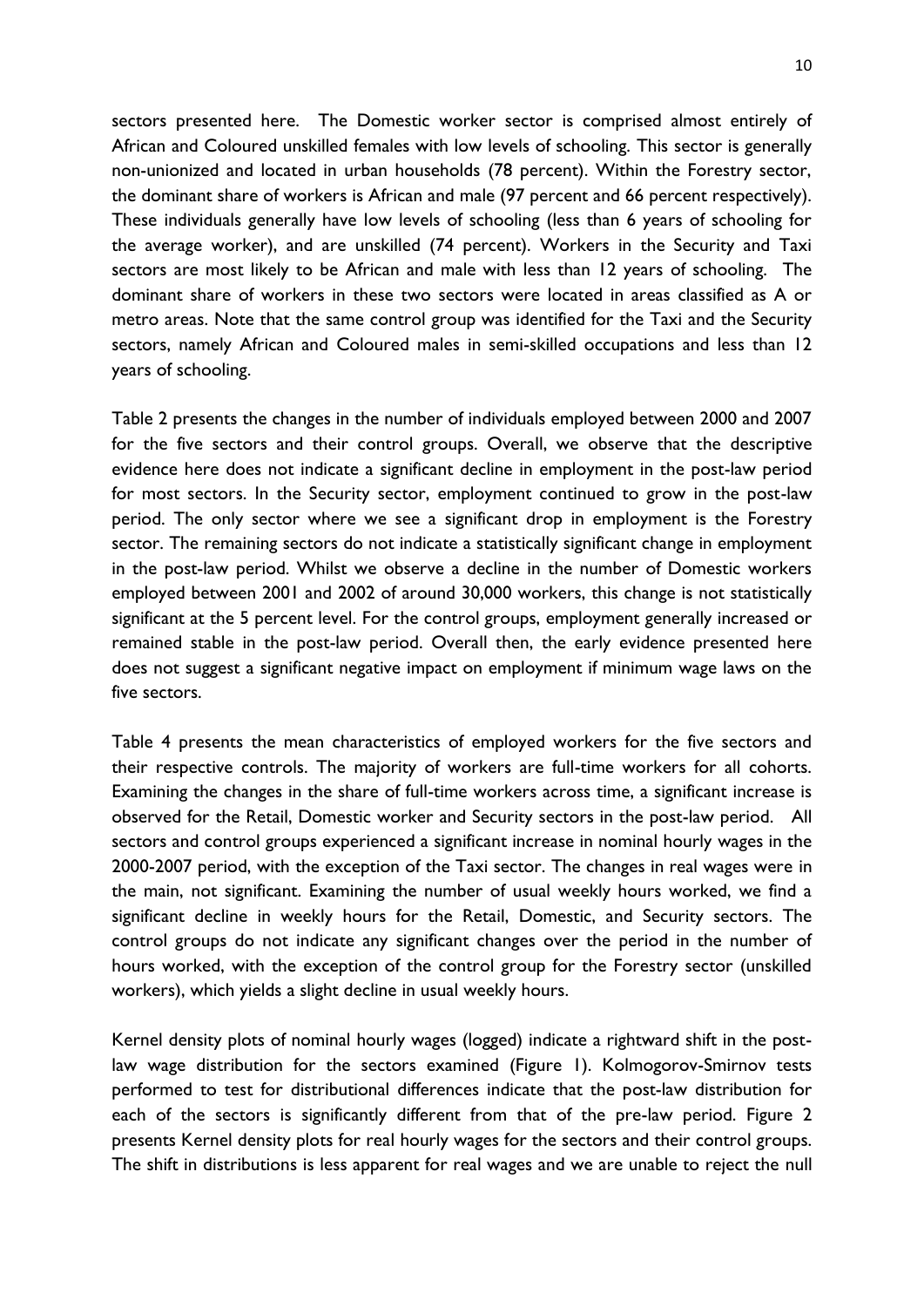hypothesis of the equality of distributions for all sectors at the 10 percent level. Finally, [Figure 3](#page-21-0) examines the distribution of hours worked per week in the pre-law and post-law periods. The plots indicate that the distribution shifted leftwards for most of the sectors in the period after the introduction of the law. We fail to reject the null hypothesis for the equality of distributions using the Kolmogorov-Smirnov test for the Retail, Domestic, Forestry and Security sectors at the 10 percent level. This suggests a significant shift in hours worked over the post-law period.

Overall then the descriptive results suggest that whilst a significant decline in employment is not observed for most sectors in the post-law period, there is some indication that minimum wage sectors experienced an increase in wages and a reduction in hours worked after the law was introduced. We now turn to an econometric analysis of the impact of the sectoral minimum wage laws below.

# **5. Econometric results**

As outlined above, two alternative specifications of a difference-in-differences approach are used in order to investigate the effects of the introduction of the minimum wage laws on the applicable sectors. The effects of the legislated minima on employment, wage levels and at the intensive margin are investigated for affected workers. An analysis of the results may be used to indicate whether the changes observed within a sector were unique to the specific group of workers, as well as whether the impact of the law was larger in district councils where pre-law wages were lower relative to the introduced minima. The results are presented in Tables 5 through 8.

[Table 5](#page-22-0) shows the results from the difference-in-differences estimation on the impact of the sectoral minima on the probability of employment. For each of the five sectors examined, the first specification shown estimates the employment equation without controls whilst the second specification includes controls for age, education, gender and race. The dependent variable is a binary variable equal to 1 if the individual is employed in the respective sector covered by the minimum wage law, and equal to  $0$  otherwise<sup>16</sup>. As stated earlier, the sample in the equations for employment includes employed individuals and demographically similar unemployed working age individuals searching for work.

Contrary to the predicted result under a standard competitive model, however, the results presented here for the employment equations do not yield a significant effect of the minimum wage on employment for the sectors analysed here. The coefficient on the *Post*  variable for the Domestic<sup>17</sup>, Retail and the Security sectors is positive and significant,

**<sup>.</sup>** <sup>16</sup> As noted earlier, the sample in the employment analysis is all individuals of working age who are employed or searching for work, and who have no more than 12 years of schooling. This yields just under 500,000 observations across all 15 waves for the Retail, Domestic, Taxi, and Security sectors. For the Forestry sector, the sample is smaller (around 267,000 observations) due to the smaller size of the sample for these workers in the dataset

<sup>&</sup>lt;sup>17</sup> Note that Dinkelman and Ranchhod (2010) found no significant change in the probability of employment in the post-law period for Domestic workers. However, their sample is restricted to female African and Coloured Domestic workers in urban areas over the 2001 to 2004 period only. Including the full sample of Domestic workers for the 2000 to 2007 period in this analysis yields a different result.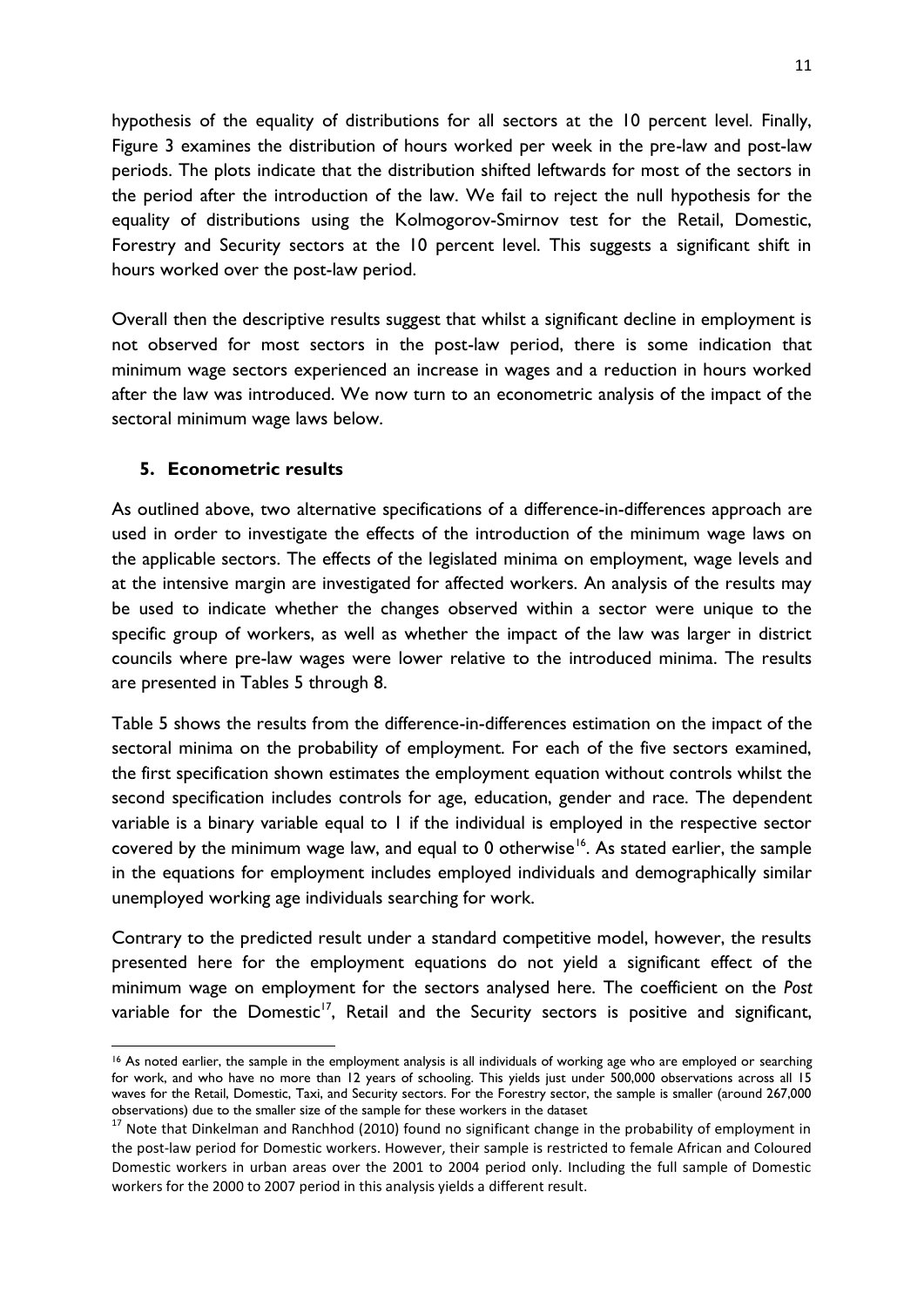suggesting that the probability of employment in these sectors was higher in the post-law period. The results show no significant change in the probability of employment for the Forestry sector in the period after the introduction of the law in 2005. Only the Taxi sector yields a negative and significant coefficient for the *Post* variable, suggesting that the probability of employment in that sector dropped slightly in the period after the introduction of the law.

The coefficients for the pre-law *Gap* variable were negative and significant at the 1, 5 or 10 percent level for the Retail (Specification I), Domestic worker (Specification II), and Security sectors. The negative results suggest a lower probability of employment for those sectors in areas where the pre-law wages were farther below the minima. For the Taxi worker sector, this result is positive, indicating a higher probability of employment in the Taxi sector in district councils where wages were the lowest relative to the minima. This result may be explained by the low wages in the Taxi sector relative to other sectors, and may simply be capturing districts with more Taxi workers and therefore lower wages. The Forestry sector yields an insignificant result for the pre-law wage gap variable. The interaction variable between the *Gap* and *Post* variables measures the effect of the law in the post-law period in district councils where the minimum wage was most binding. However, this variable does not yield a significant result in any of the equations. Overall, we conclude then that the evidence here does not indicate a significant effect from the introduction of minimum wages in the respective sectors at the extensive margin.

The second outcome examined here is wage levels. The descriptive evidence presented above indicates that all minimum wage sectors experienced a significant increase in nominal wages in the post-law period. The density plots in particular suggest a significant increase in nominal wages. While real wages also increased in some of the sectors, the increase is less evident. Furthermore, the observed increase in wages in the respective minimum wage sectors may have been due to factors external to the introduction of the sectoral laws. A difference-in-differences approach as outlined above is therefore used to firstly, test whether or not the introduced minima had an effect on the wages of covered workers relative to a similar group of workers who were not affected by the law and secondly, to measure the differential effect of the introduced minima in areas where the pre-law wages of the respective sector were lower. The effects of the minima on both nominal and real wages are investigated, and the results are shown in [Table 6](#page-23-0) and [Table 7.](#page-23-1) The dependent variable was the log of nominal and real wages (2000 prices) respectively. For each of the sectors, the sample in the first specification includes workers in the relevant sector who are covered by the minimum wage and workers in a control group comprised of similar workers who were not covered by the law. The results from this specification compare the wages of workers in the specific sector against wages of the control group. The second specification includes only workers in the particular minimum wage sector and measures whether wages increased more in areas where the pre-law wage gap was largest.

The results from specification (I) suggest that nominal wages rose significantly in the postlaw period for all sectors and their control groups (between 16 and 32 percent). For the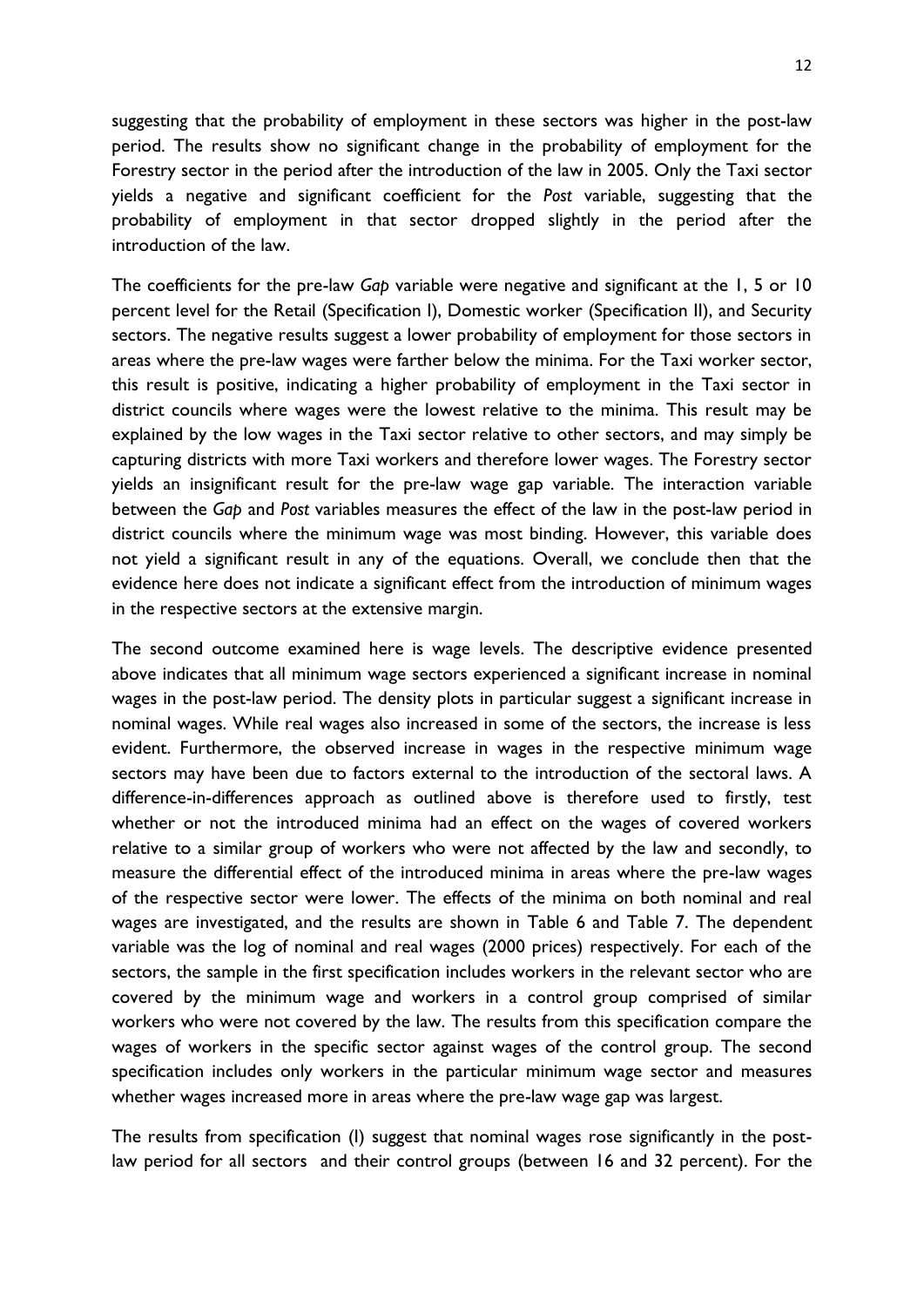Retail sector, the coefficient on the sector dummy variable significant and positive, indicating that relative to individuals in the control group identified for Retail sector workers<sup>18</sup> earned higher wages (around 9.1 percent) on average for the entire period. For the other four sectors, the sector dummy yields a significant and negative coefficient, indicating that individuals in these sectors earned significantly lower wages than the control group in the overall period. The results from the difference-in-difference estimator, notably the  $Sector *$  $Post<sub>t</sub>$  variable, are mostly insignificant. Only in the case of the Domestic worker sector does the result indicate a positive impact of the law on nominal wages of these workers in the post-law period relative to the control group.

Equation (II) is estimated on only those individuals employed in the respective sector and includes controls for age, gender, education and race. This specification tests whether wage increases were larger in district councils where the pre-law wage gap was larger<sup>19</sup>. The significant and positive coefficient on the  $Post<sub>t</sub>$  variable indicates that in the post-law period, nominal wages increased in four of the five sectors, namely the Retail, Domestic work, Forestry and Security sectors. The negative and significant result on the pre-law wage gap variable for the Retail, Domestic, Taxi and Security sectors indicates that in districts where the pre-law wage gap was larger, hourly wages were lower. This result is as expected, given that district councils with larger wage gaps are reflective of a larger number of workers with lower wages. The  $Gap * Post_t$  variable yields a significant and positive coefficient, suggesting that Retail and Security sector workers in district councils where the wage gap was larger experienced larger increase earnings in district councils with a lower wage gap. Therefore, we conclude that not only have wages for these two sectors risen in the postlaw period, they have also risen more in district councils where the wage gap was larger.

Considering the results for real wages [\(Table 7\)](#page-23-1), our difference-in-differences estimates for both specifications suggest that in four of the five minimum wage schedules (Retail, Forestry, Taxi, and Security) either no significant change occurred in average wages in the post-law period relative to the control group, or in some cases, a significant decline. Only in the case of the Domestic worker sector do we observe a real wage increase in both specifications. The positive and significant coefficient for the  $Gap * Post_t$  variable for the Retail, Domestic, and Security worker sectors however, does suggest that district councils with larger wage gaps were associated with larger increases in real earnings during the post-law period.

The final outcome analysed was the number of usual hours worked per week. Employers may reduce the number of hours worked in order to pay the higher wages, or to comply with the maximum number of weekly hours set out by the respective sectoral law. Hammermesh (1993) argues that employers may be quicker to adjust the number of hours worked by employees that to adjust employment. [Table 8](#page-24-0) presents the results from the regression analysis on the changes in the number of usual hours worked per week for each

1

<sup>&</sup>lt;sup>18</sup> As was stated earlier, the control group identified for Retail sector workers individuals engaged in semi-skilled occupations who possessed no higher than a Matric education and who reported earnings of no higher than 10,000 Rands per month. All control groups were further restricted to non-government employees who were non-unionized and not expected to be covered by any sectoral minimum wage laws.

<sup>19</sup> Note that a larger pre-law wage gap denotes lower wages in the pre-law period in the respective sector relative to the minimum introduced.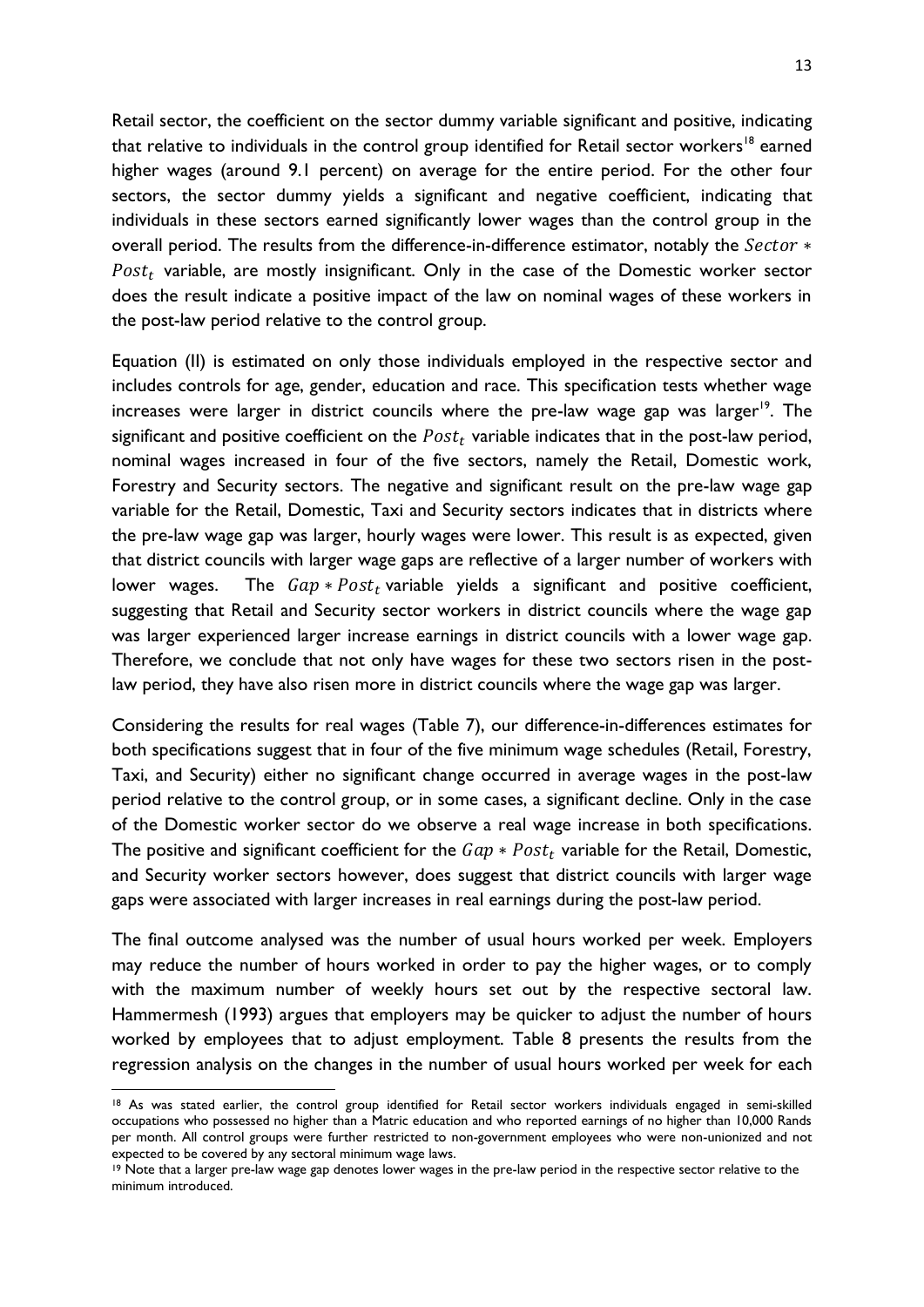of the sectors between 2000 and 2007. The results indicate that whilst the estimates for employment do not yield significant adjustments, there is some evidence that employers adjusted at the intensive margin. The results suggest that in two of the five schedules, notably the Retail and the Security worker sector, employers adjusted significantly at the intensive margin to accommodate the increase in the wage bill. The significant results for the sectoral dummies in the first specification for Retail and Security workers indicate that workers in these sectors work a higher number of hours relative to the control group in the overall period. The difference-in-difference estimator is negative and significant in both these sectors, suggesting that there was a significant decline in the number of hours worked in the post-law period.

# **6. Conclusion**

The standard competitive model predicts that firms will reduce employment in response to the minimum wage, in turn causing a negative employment effect to be observed for an industry. However, our analysis above of the effect of the introduction of a minimum wage in a low wage sector shows no clear evidence that the minimum wage laws had a significant on employment in the five sectors analysed. Although the results here appear to be at odds with the standard prediction from many earlier studies that find a negative employment impact of minimum wages (Brown et al. 1982, 1983), they are consistent with some of the more recent international studies on minimum wages that do not always find a negative employment effect associated with the minimum wage (Katz and Krueger, 1992; Card and Krueger, 1995).

However, whilst there is no strong evidence for negative employment adjustments at the extensive margin of labour demand, the results do suggest that the sectoral minima did have some effect at the intensive margin. There is some indication that for sectors where employment continued to rise in the post-law period, notably Retail and Security, the introduction of the minimum wage may have resulted in a reduction in the usual number of weekly hours worked. This may be indicative of employers adjusting at the intensive margin in order to pay higher wages.

We also find some evidence of a significant increase in real hourly wages in the post-law period as a result of the introduction of a minimum wage in three out of the five sectors examined (notably the Retail, Domestic worker and Security sectors). These results are consistent with other South African studies on the impact of minimum wages in the Domestic worker sector that suggest that whilst minimum wages did not have a significant impact on employment, they are associated with a significant increase in wages within the sector (Dinkelman and Ranchhod, 2010; Hertz, 2005).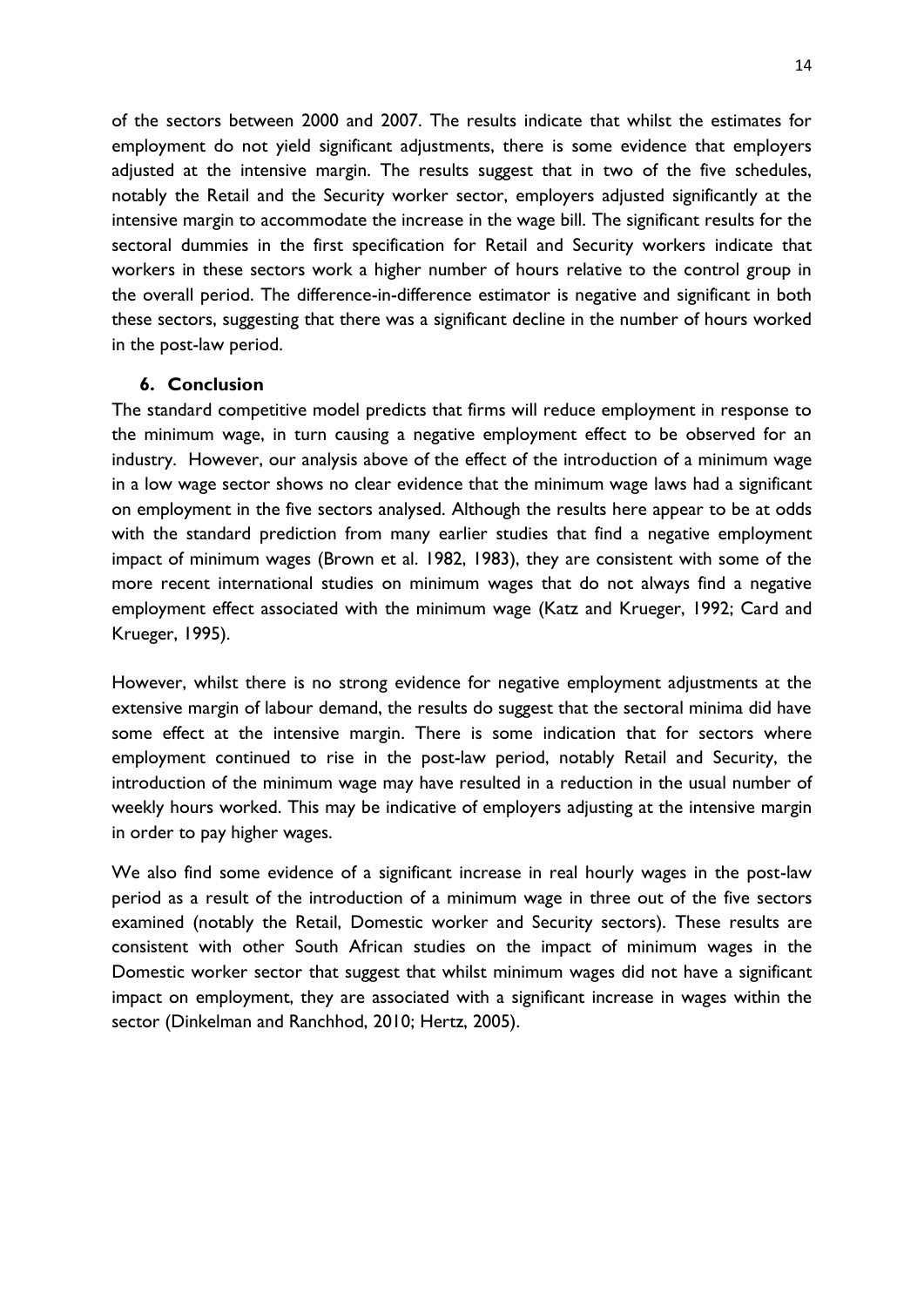# **References**

Bhorat, H. (2000), 'Are Minimum Wage Adjustments an Effective Mechanism for Poverty Alleviation? Some Simulations for Domestic and Farm Workers,' Paper presented at the Trade *and International Policy Secretariat (TIPS) 2000 Annual Forum*, Development Policy Research Unit (DPRU).

Bhorat,H., Kanbur,R., and Mayet, N. (2010a), 'A Note on Measuring the Depth of Minimum Wage Violation,' Cornell University Working Paper. Available from: http://dyson.cornell.edu/research/researchpdf/wp/2011/Cornell-Dyson-wp1103.pdf.

Bhorat,H., Kanbur,R., and Mayet, N. (2010b), 'Minimum Wage Violation in South Africa.' Forthcoming in *International Labour Review.*

Bhorat,H., Kanbur,R., and Mayet, N. (2011), 'Estimating the Causal Effect of Enforcement on Minimum Wage Compliance: The Case of South Africa.' Forthcoming in *Review of Development Economics.*

Bhorat, H., Kanbur, K. and Stanwix, B. (2011), 'Estimating the Impact of Minimum Wages on Employment, Wages and Non-Wage Benefits: The Case of Agriculture in South Africa.' Presented at the Annual CSAE Conference: *Economic Development In Africa,* Oxford University, March 18-20,2012.

Bhorat, H., Kanbur, K. and Stanwix, B. (2011), 'Costs, Benefits and Compliance: The Case of the Agricultural Minimum Wage in South Africa.' Unpublished mimeograph: University of Cape Town.

Branson, N. (2009), 'Re-weighting the OHS and LFS National Household Survey Data to create a consistent series over time: A Cross Entropy Estimation Approach.' SALDRU/DataFirst Working Paper Series number 38.

Brown, C. Gilroy, C. and Kohen, A. (1982), 'The Effect of the Minimum Wage on Employment and Unemployment.' *Journal of Economic Literature*, Vol. 20, No. 2 (June), pp. 487-528.

Brown, C. (1999), 'Minimum Wages, Employment, and the Distribution of Income.' In Orley Ashenfelter and David Card, eds. Handbook of Labor Economics, Vol. 3. pp. 2101-2163. New York: Elsevier.

Card, D. (1992), 'Do Minimum Wages Reduce Employment? A Case Study of California, 1987-1989.'*Industrial and Labor Relations Review*, Vol. 46, No. 1 (October), pp. 38-54.

Card, D. and Krueger, A. (1994), 'Minimum Wages and Employment: A Case Study of the Fast-Food Industry in New Jersey and Pennsylvania'. *American Economic Review*. Vol. 84, No. 5 (December), pp. 772-93.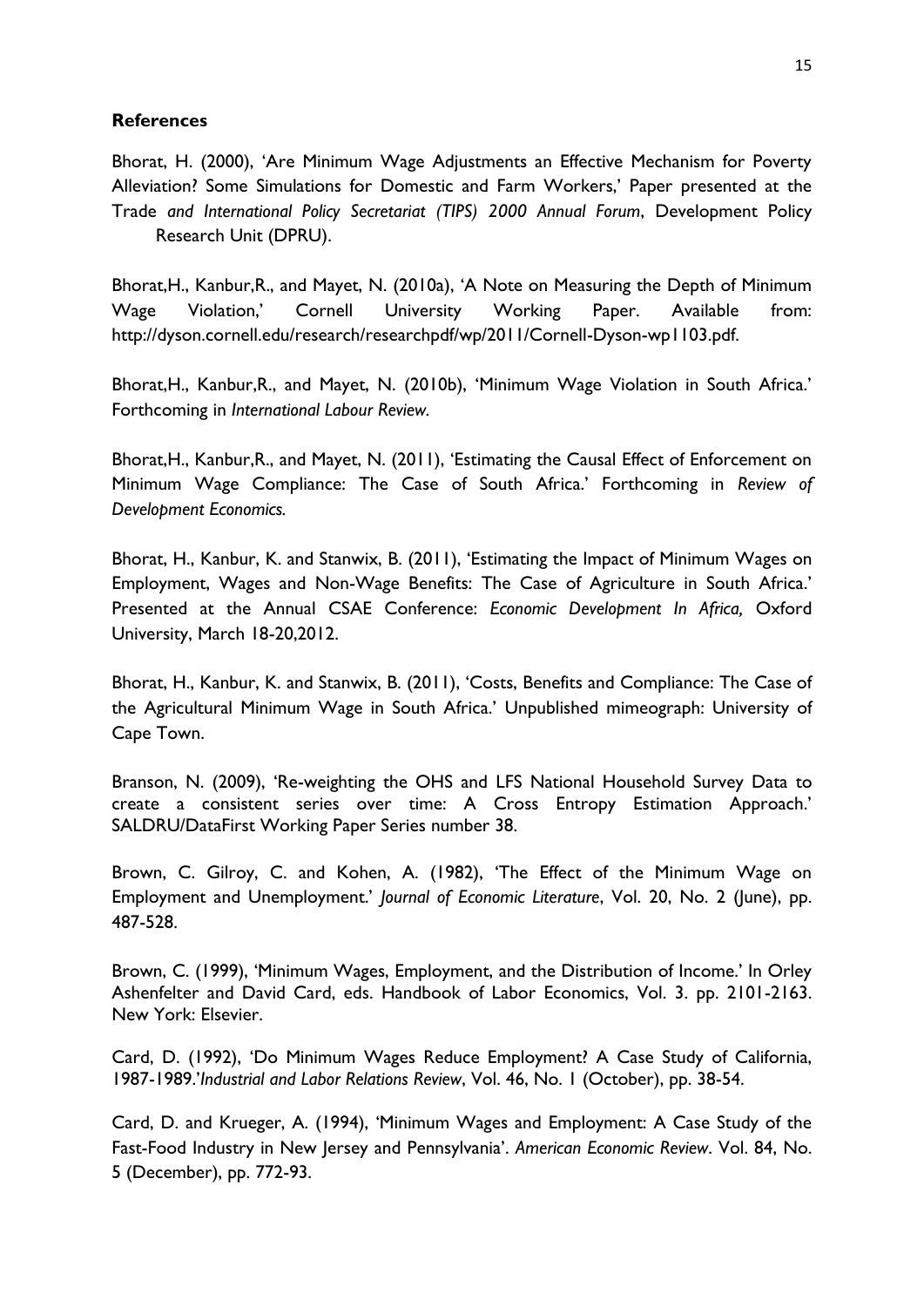Card, D. and Krueger, A. (1995), 'Myth and Measurement: The New Economics of the Minimum Wage.' Princeton, NJ: Princeton University Press.

Conradie, B. (2004), 'Wages and wage elasticities for wine and table grapes in South Africa.' Centre for Social Science Research, Working Paper 90, University of Cape Town. Available from: http://www.cssr.uct.ac.za.

Dinkelman, T and Ranchhod, V. (2010), 'Evidence on the impact of minimum wage laws in an informal sector: Domestic workers in South Africa.' Working Paper, Available from: http://ideas.repec.org/p/ldr/wpaper/44.html.

Gindling, T. H. and Terrell, K. (2004), 'Legal minimum wages and the wages of formal and informal sector workers in Costa Rica.' IZA Discussion Paper No.1018.

D. Hamermesh (1993) Labour Demand, Princeton NJ: Princeton University Press.

Hertz, T. (2005), 'The effect of minimum wages on the employment and earnings of South Africa's domestic service workers.' Working Paper No. 2005-04, American University.

Hertz, T. (2006), 'Have minimum wages bene.ted South Africa's domestic service workers?' Working paper, Department of Economics, American University.

Lester, A. (1947), 'Marginalism, Minimum Wages, and Labour Markets.' *The American Economic Review*, Vol. 37, No. 1, pp. 135.

Machin, S and Manning, A. (1994), 'The Effects of Minimum Wages on Wage Dispersion and Employment: Evidence from the U.K.' *Industrial and Labor Relations Review*, Vol. 47, No. 2, pp. 319-329.

Murray, J and van Walbeek, C. (2007), 'Impact of the Sectoral determination for farm workers on the South African sugar industry: case study of the Kwazulu-Natal North and South Coasts.' Centre for Social Science Research, Working Paper 181, University of Cape Town. Available from: http://www.cssr.uct.ac.za.

Neumark, D and Wascher, W. (2007), 'Minimum wages and employment.' IZA Discussion Paper No. 2570.

Stigler, G. (1946), 'The Economics of Minimum Wage Legislation.' *The American Economic Review*, Vol. 36, No. 3, pp. 358.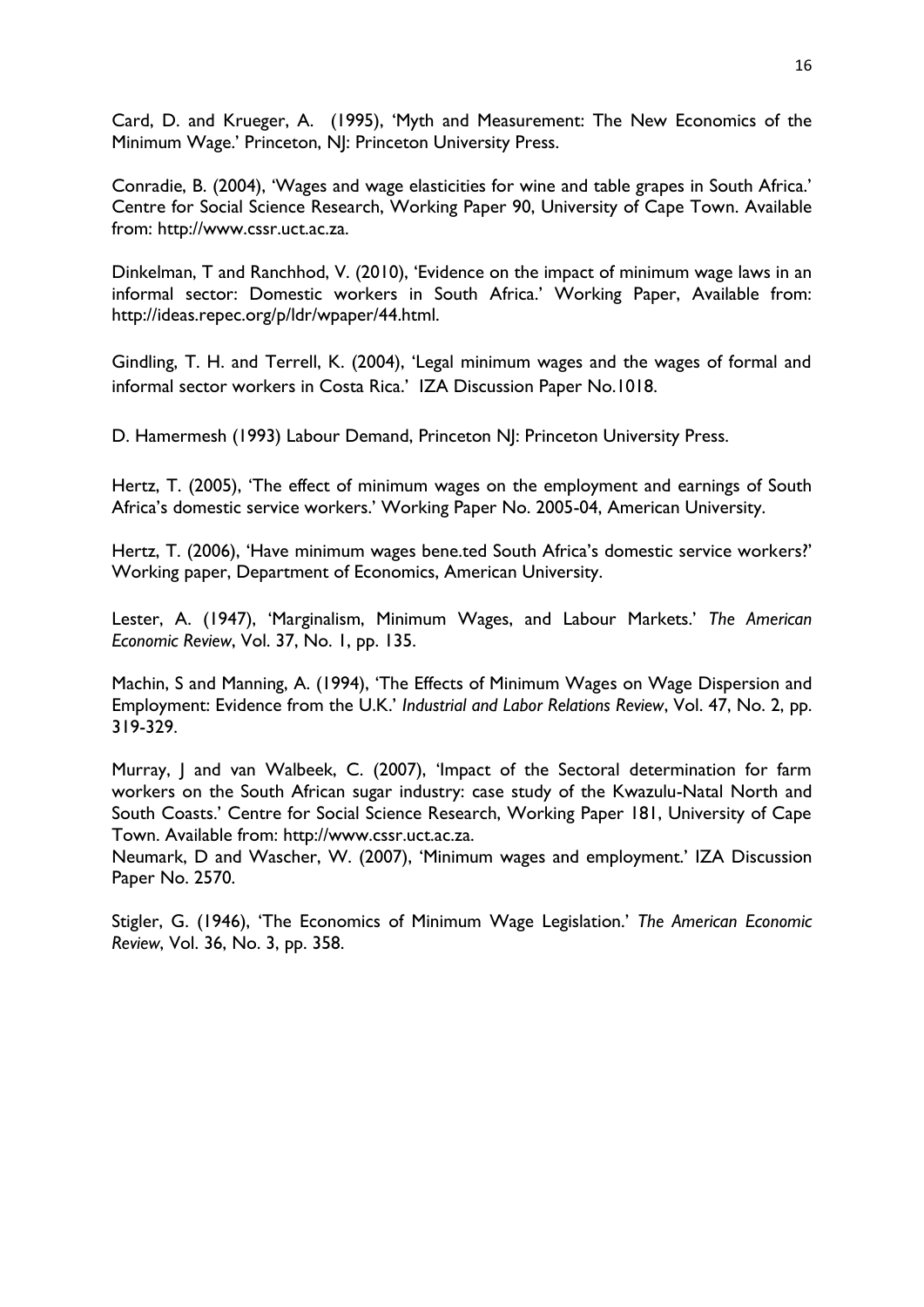| Table I: Sectoral minima and date of introduction |                   |
|---------------------------------------------------|-------------------|
| <b>Sector</b>                                     | Year and month    |
| <b>Domestic Workers</b>                           | August 2002       |
| <b>Private Security</b>                           | November 2001     |
| Taxi                                              | <b>July 2005</b>  |
| Retail                                            | February 2003     |
| Forestry                                          | <b>March 2006</b> |
|                                                   |                   |

Source: Government Gazettes available from <http://www.labour.gov.za>.

| <b>LFS</b>                                                                                                                        | 2000      | 2001      | 2002      | 2003      | 2004      | 2005      | 2006      | 2007       |
|-----------------------------------------------------------------------------------------------------------------------------------|-----------|-----------|-----------|-----------|-----------|-----------|-----------|------------|
| Retail                                                                                                                            | 606.154   | 659,351   | 595,172   | 662,349   | 684,106   | 731,153   | 746.422*  | 750,259    |
| Control                                                                                                                           | 1,752,289 | 1,667,277 | 1,639,528 | 1,493,577 | 1,482,235 | 1,752,920 | 1,832,803 | 1,737,970  |
| Domestic work                                                                                                                     | 933,728   | 918,025   | 885,008   | 920,301   | 901,919   | 882,188   | 910,689   | 1,035,557* |
| Control                                                                                                                           | 134,254   | 99,870    | 124,505   | 154,489   | 136,322   | 138,624   | 164,491   | 155,703    |
| Forestry                                                                                                                          | 37,115    | 61,761    | 48,826    | 65,291    | 35,164    | 37,596    | 39,610    | 33,482     |
| Control                                                                                                                           | 440,331   | 348,346   | 390,600   | 642,950*  | 718192*   | 747165*   | 799375*   | 772355*    |
| Security                                                                                                                          | 183,742   | 214,093   | 215,417   | 235,872   | 1824*     | 292,071*  | 308,763*  | 348,158*   |
| Control                                                                                                                           | 99,143    | 104,874   | 109,975   | 99,874    | 115,396   | 101,479   | 87,134    | 100,849    |
| Taxi                                                                                                                              | 85,613    | 80,321    | 70,281    | 84,404    | 64,479    | $42,152*$ | $27,912*$ | 19,652*    |
| Control                                                                                                                           | 99.143    | 104.874   | 109,975   | 99.874    | 115,396   | 101,479   | 87,134    | 100,849    |
| Source: Data are from September waves of South African Labour Force Surveys (LFS) conducted by Statistics South Africa (September |           |           |           |           |           |           |           |            |

**Table 2: Weighted number of workers by sector (LFS September 2000 to 2007)**

Source: Data are from September waves of South African Labour Force Surveys (LFS) conducted by Statistics South Africa (September 2000 to September 2007).

Notes: Weighted estimates shown. Sample includes non self-employed workers aged between 15 and 65 years inclusive. The sample of covered workers includes non-government employment only. The shaded area indicates the period post-introduction of the law in the respective sector. \* indicates significant difference with base year (2000) at the 5 % level.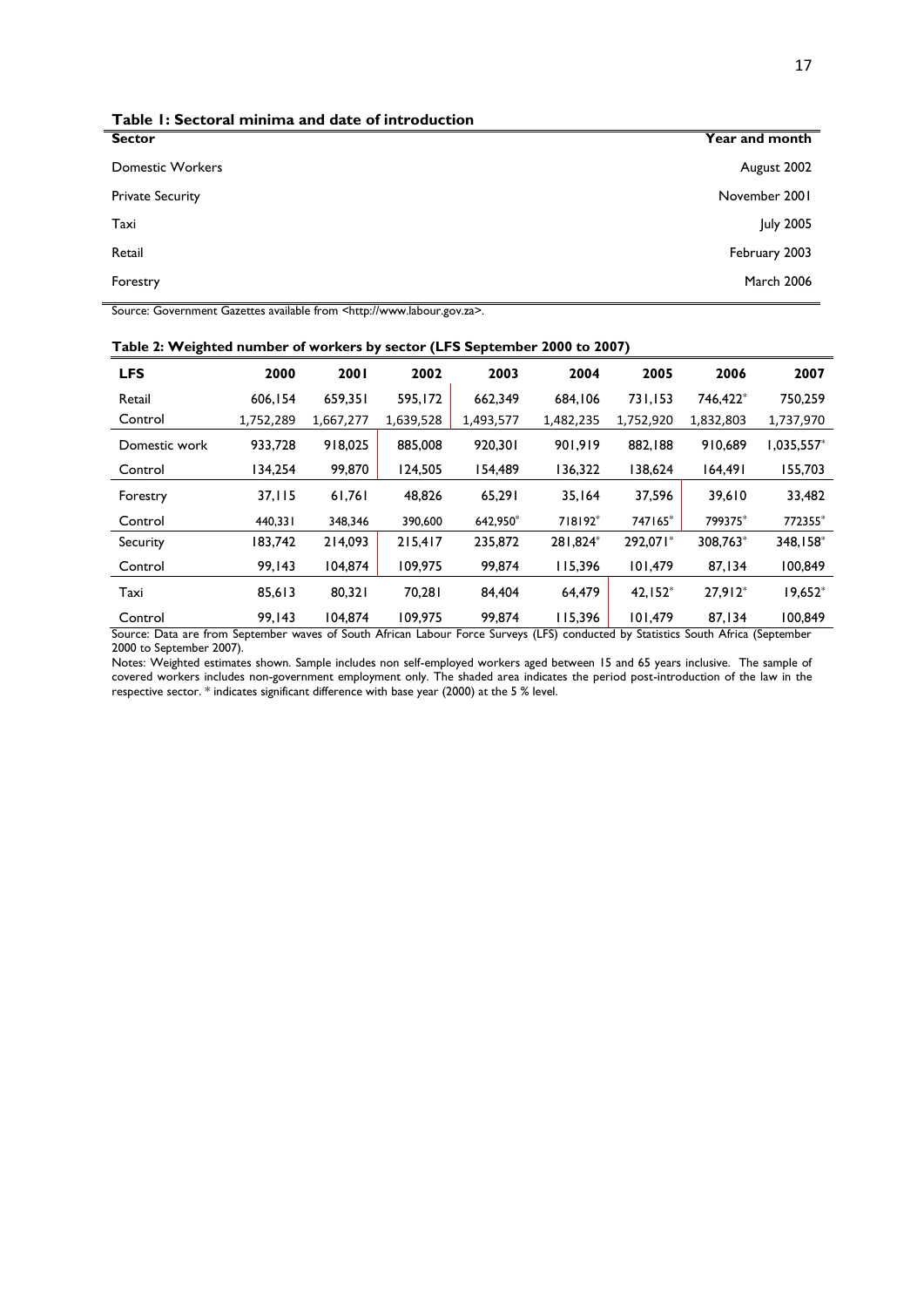<span id="page-17-0"></span>

| Minimum wage sector   | Retail | <b>Domestic Workers</b> | <b>Forestry</b> | <b>Security</b> | Taxi   |
|-----------------------|--------|-------------------------|-----------------|-----------------|--------|
| African               | 0.58   | 0.90                    | 0.97            | 0.86            | 0.95   |
|                       | (0.47) | (0.31)                  | (0.20)          | (0.31)          | (0.20) |
| Male                  | 0.53   | 0.05                    | 0.66            | 0.89            | 0.97   |
|                       | (0.48) | (0.22)                  | (0.54)          | (0.28)          | (0.15) |
| Years of schooling    | 10.76  | 6.56                    | 5.63            | 10.46           | 9.02   |
|                       | (2.84) | (3.88)                  | (4.43)          | (2.43)          | (2.85) |
| Age                   | 34.2   | 40.1                    | 35.3            | 32.9            | 34.4   |
|                       | (10.0) | (10.9)                  | (11.7)          | (7.6)           | (8.1)  |
| Area A                | 0.82   | 0.78                    | 0.50            | 0.83            | 0.78   |
|                       | (0.37) | (0.44)                  | (0.57)          | (0.34)          | (0.39) |
| <b>Control groups</b> | Retail | <b>Domestic Workers</b> | <b>Forestry</b> | <b>Security</b> | Taxi   |
| African               | 0.67   | 0.80                    | 0.86            | 88.9            | 88.9   |
|                       | (0.47) | (0.41)                  | (0.34)          | (31.3)          | (31.3) |
| Male                  | 0.70   |                         | 0.77            | 1.00            | 1.00   |
|                       | (0.46) |                         | (0.42)          | 0               | 0      |
| Years of schooling    | 8.9    | 6.56                    | 7.66            | 8.53            | 8.53   |
|                       | (3.27) | (3.67)                  | (3.58)          | (3.23)          | (3.23) |
| Age                   | 35.7   | 34.5                    | 34.4            | 35.4            | 35.4   |
|                       | (10.5) | (10.4)                  | (10.5)          | (9.79)          | (9.79) |
| Area A                | 0.83   | 0.77                    | 0.78            | 80.7            | 80.7   |
|                       | (0.38) | (0.43)                  | (0.41)          | (39.3)          | (39.3) |

Source: Data are from South African Labour Force Surveys (LFS) conducted by Statistics South Africa (September 2000 to September 2007).

Note: Estimates are for the pooled dataset that includes all waves. Sample includes non-self employed, non-government workers only aged between 15 and 65 years inclusive. Standard deviations are shown in parentheses. All control groups were restricted to non-self employed, non-government and non-unionized workers who were not expected to be affected by minimum wage laws.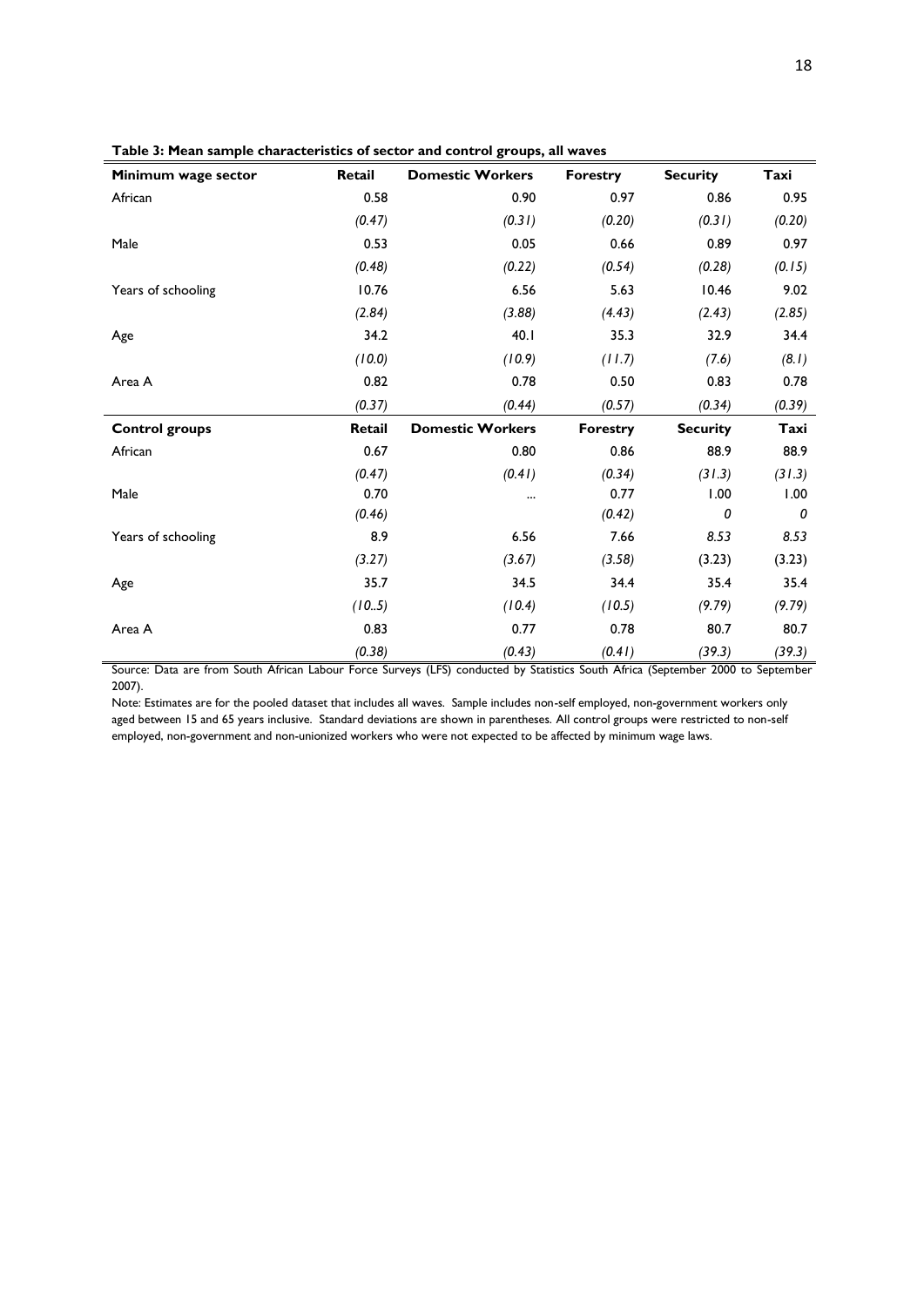**Table 4: Mean characteristics of employed sample (2000 to 2007)**

|               |                     | 2000  | 2001    | 2002    | 2003     | 2004     | 2005        | 2006      | 2007     | Mean Pre-law | Mean Post-law |
|---------------|---------------------|-------|---------|---------|----------|----------|-------------|-----------|----------|--------------|---------------|
|               | <b>Fulltime</b>     | 0.92  | 0.94    | $0.95*$ | $0.94*$  | $0.96*$  | $0.96*$     | $0.96*$   | $0.96*$  | 0.94         | $0.96*$       |
| Retail        | Hours per Week      | 47.3  | 48.5    | 48.5    | 47.7     | 47.5     | 48.5        | 46.8      | 46.3     | 48.3         | $47.3*$       |
|               | Nominal Hourly Wage | 10.8  | 10.4    | 11.1    | 12.6     | $13.9*$  | $14.0^*$    | $15.1*$   | $15.6*$  | 10.8         | $14.3*$       |
|               | Real hourly wage    | 10.7  | 9.9     | 9.6     | 10.0     | 10.9     | 10.7        | 11.0      | 10.6     | 9.9          | $10.7^*$      |
|               | Fulltime            | 0.92  | $0.95*$ | $0.94*$ | $0.96*$  | $0.97*$  | $0.96*$     | $0.96*$   | $0.97*$  | 0.94         | $0.97*$       |
| Control       | Hours per Week      | 45.5  | 46.3    | 45.9    | 45.7     | 45.9     | $47.5*$     | 46.3      | 46.I     | 46.0         | 46.3          |
|               | Nominal Hourly Wage | 9.5   | 9.8     | $10.6*$ | $12.0^*$ | $12.4^*$ | $12.0^*$    | $13.1^*$  | $14.4*$  | 10.0         | $12.8^*$      |
|               | Real hourly wage    | 9.3   | 9.3     | 9.1     | 9.6      | 9.7      | 9.2         | 9.6       | 9.8      | 9.2          | 9.6           |
|               | <b>Fulltime</b>     | 0.81  | 0.84    | 0.83    | 0.82     | 0.82     | 0.79        | 0.79      | 0.81     | 0.83         | $0.81*$       |
|               | Hours per Week      | 41.3  | 42.3    | 42.5    | 40.8     | 40.4     | 41.8        | 39.1      | 39.2     | 42.2         | $40.4*$       |
| Domestic work | Nominal Hourly Wage | 2.8   | 2.9     | 2.7     | $3.3*$   | $4.0*$   | $4.0*$      | $4.8*$    | $5.5^*$  | 2.8          | $4.2^*$       |
|               | Real hourly wage    | 2.7   | 2.7     | 2.3     | 2.6      | $3.1^*$  | $3.1^*$     | $3.5^{*}$ | $3.7*$   | 2.7          | 3.1           |
|               | Fulltime            | 0.87  | $0.95*$ | 0.93    | 0.87     | 0.93     | 0.88        | 0.92      | 0.89     | 0.92         | 0.90          |
| Control       | Hours per Week      | 42.56 | 46.87   | 46.70   | 42.96    | 45.68    | 44.51       | 45.25     | 43.88    | 45.3         | 44.7          |
|               | Nominal Hourly Wage | 4.69  | 5.04    | 5.29    | 5.20     | 5.37     | $5.98*$     | $6.70*$   | $7.40*$  | 5.0          | $6.1^*$       |
|               | Real hourly wage    | 4.61  | 4.79    | 4.53    | 4.13     | 4.21     | 4.58        | 4.90      | 5.03     | 4.7          | 4.6           |
|               | Fulltime            | 0.98  | 0.97    | 1.00    | 0.98     | 0.99     | 1.00        | 0.99      | 0.99     | 0.99         | 0.99          |
|               | Hours per Week      | 50.0  | 50.9    | 51.6    | 50.8     | 49.5     | 50.9        | 49.0      | 49.6     | 50.7         | 49.0          |
| Forestry      | Nominal Hourly Wage | 2.9   | 2.9     | 2.8     | 3.4      | 3.3      | $5.0^\circ$ | $4.8^*$   | $4.7*$   | 3.5          | $4.5^*$       |
|               | Real hourly wage    | 2.8   | 2.8     | 2.4     | 2.7      | 2.6      | 3.8         | 3.6       | 3.2      | 2.9          | 3.1           |
|               | Fulltime            | 0.91  | $0.95*$ | 0.94    | 0.89     | 0.91     | 0.88        | 0.89      | 0.91     | 0.90         | 0.91          |
| Control       | Hours per Week      | 45.5  | 47.3    | 47.0    | 44.0     | 44.6     | 44.5        | 43.7      | 43.7     | 44.9         | $43.9*$       |
|               | Nominal Hourly Wage | 5.5   | 5.6     | 5.9     | 5.5      | 5.8      | 6.3         | $7.5^*$   | $7.9*$   | 6.0          | $7.9*$        |
|               | Real hourly wage    | 5.5   | 5.3     | 5.1     | 4.4      | 4.6      | 4.9         | 5.5       | 5.4      | 4.9          | $5.5^\ast$    |
|               | Fulltime            | 0.96  | 0.98    | $0.99*$ | $1.00*$  | 0.99     | 0.98        | $0.99*$   | 0.99     | 0.98         | $0.99*$       |
| Security      | Hours per Week      | 60.2  | 58.5    | 59.4    | 55.3     | 55.0     | 57.6        | 57.3      | 57.5     | 59.0         | $57.0*$       |
|               | Nominal Hourly Wage | 6.4   | 6.8     | 7.0     | $7.9*$   | $7.9*$   | $8.2*$      | $8.7*$    | $9.4*$   | 6.7          | $8.3*$        |
|               | Real hourly wage    | 6.3   | 6.4     | 6.0     | 6.3      | 6.2      | 6.3         | 6.3       | 6.4      | 6.4          | 6.3           |
|               | Fulltime            | 0.96  | 0.98    | 0.98    | 0.99     | 0.98     | 0.98        | 1.00      | 0.99     | 0.97         | 0.99          |
| Control       | Hours per Week      | 48.5  | 48.2    | 47.2    | 46.9     | 46.7     | 47.8        | 46.5      | 49.2     | 48.3         | 47.4          |
|               | Nominal Hourly Wage | 9.3   | 8.3     | 11.5    | 9.8      | 10.9     | 11.5        | $12.2*$   | $12.0*$  | 8.6          | $11.3*$       |
|               | Real hourly wage    | 9.1   | 7.9     | 9.9     | 7.8      | 8.5      | 8.8         | 8.9       | 8.2      | 8.3          | 8.7           |
|               | Fulltime            | 0.96  | 0.97    | 0.97    | $0.99*$  | 0.95     | 0.98        | 0.96      | $1.00*$  | 0.97         | 0.98          |
| Taxi          | Hours per Week      | 68.4  | 67.4    | 66.3    | 67.0     | 63.1     | 68.6        | 66.9      | 67.4     | 66.6         | 67.0          |
|               | Nominal Hourly Wage | 4.8   | 4.4     | 4.4     | 4.7      | 5.5      | 4.7         | 5.3       | 5.0      | 4.74         | 5.09          |
|               | Real hourly wage    | 4.7   | 4.2     | 3.8     | $3.7*$   | 4.3      | $3.6*$      | 3.9       | $3.5*$   | 4.04         | 3.69          |
|               | Fulltime            | 0.96  | 0.98    | 0.98    | $0.99*$  | 0.98     | 0.98        | 1.00      | $0.99*$  | 0.98         | 0.99          |
| Control       | Hours per Week      | 48.5  | 48.2    | 47.2    | 46.9     | 46.7     | 47.8        | 46.5      | 49.2     | 47.3         | 48.I          |
|               | Nominal Hourly Wage | 9.3   | 8.3     | 11.5    | 9.8      | 10.9     | 11.5        | $12.2*$   | $12.0^*$ | 10.2         | $12.0^*$      |
|               | Real hourly wage    | 9.1   | 7.9     | 9.9     | 7.8      | 8.5      | 8.8         | 8.9       | 8.2      | 8.6          | 8.6           |

Source: Data are from South African Labour Force Surveys conducted by Statistics South Africa (LFS 2000 to 2007).

Notes: An asterisk indicates significant difference with base year at 5 %. All statistics are self-reported by workers and statistics are weighted. Sample includes non self-employed workers aged between 15 and 65 years inclusive. The wage variables are means for full-time workers. A fulltime worker is someone who reported at least 27 hours of work per week. The sample of covered workers includes nongovernment employment only. The red line indicates the timing of the law in the respective sector.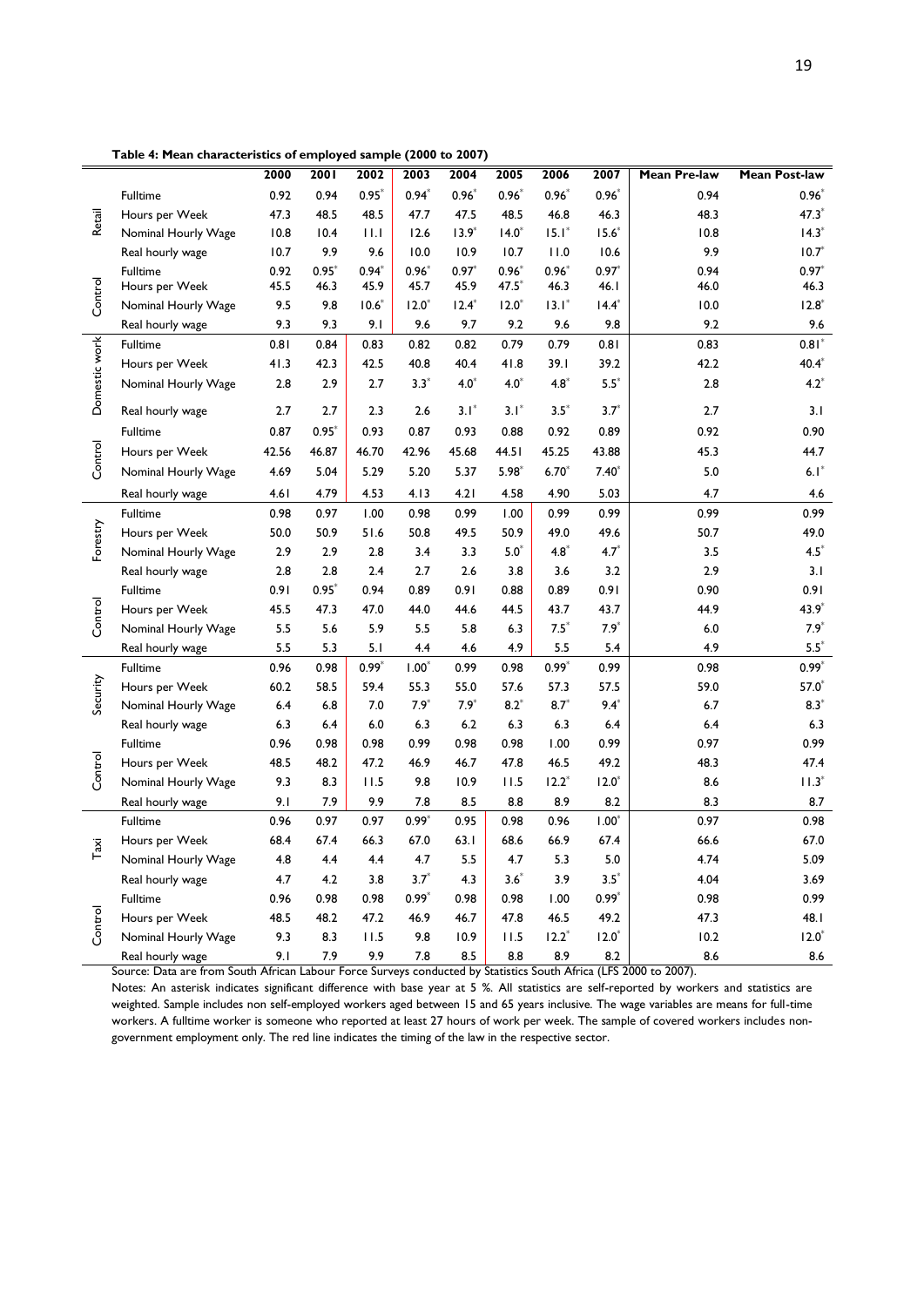

**Figure 1: Kernel density estimation of log of nominal hourly wages** 

 $2007$ ).

Notes: The vertical line represents log of the first hourly minimum introduced in the sector. Wages shown are for fulltime workers, that is, those individuals who work at least 27 hours per week. Estimates used are self-reported by workers and are for the weighted sample. Sample includes non self-employed workers aged between 15 and 65 years inclusive. The sample includes non-government employment only. The vertical line indicates the log of the initial mean hourly minimum introduced in the sector. Using the Kolmogorov-Smirnov test, the null hypothesis of the equality of distributions at the 1 % level is rejected for each pair-wise comparison of the before and after periods for all sectors and their control groups.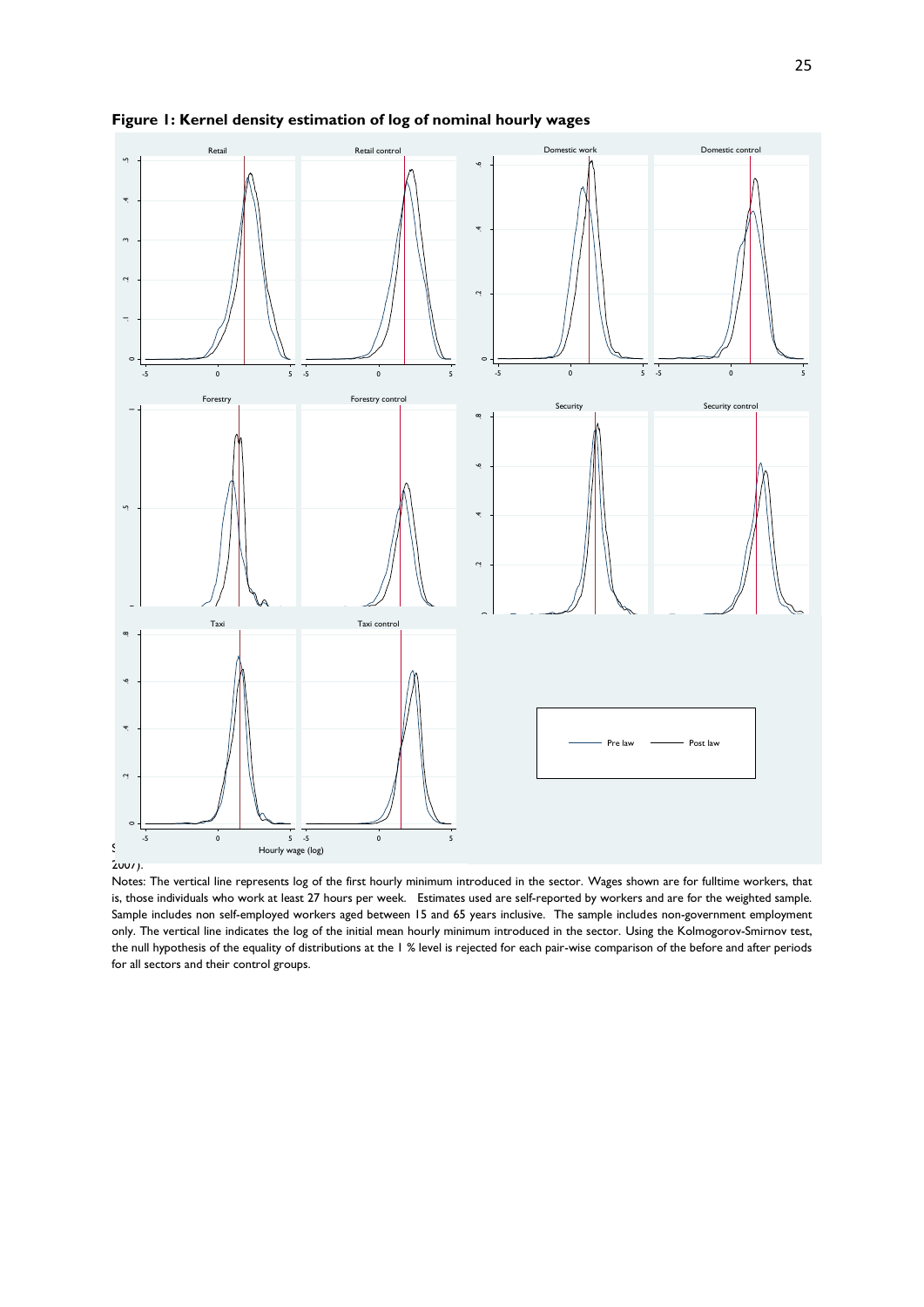

<span id="page-20-0"></span>**Figure 2: Kernel density estimation of log of real hourly wages (2000 prices)**

Notes: The vertical line represents log of the first real hourly minimum introduced in the sector (2000 prices). Wages shown are for fulltime workers, that is, those individuals who work at least 27 hours per week. Estimates used are self-reported by workers and are for the weighted sample. Sample includes non self-employed workers aged between 15 and 65 years inclusive. The sample includes nongovernment employment only. The vertical line indicates the timing of the law in the respective sector. Using the Kolmogorov-Smirnov test, the null hypothesis of the equality of distributions at the 1 , 5 or 10 % level is rejected for each pair-wise comparison of the before and after periods, with the exception of within the Taxi sector. For the control groups, we reject the null hypothesis of the equality of distributions for all groups, with the exception of the control for the Security sector.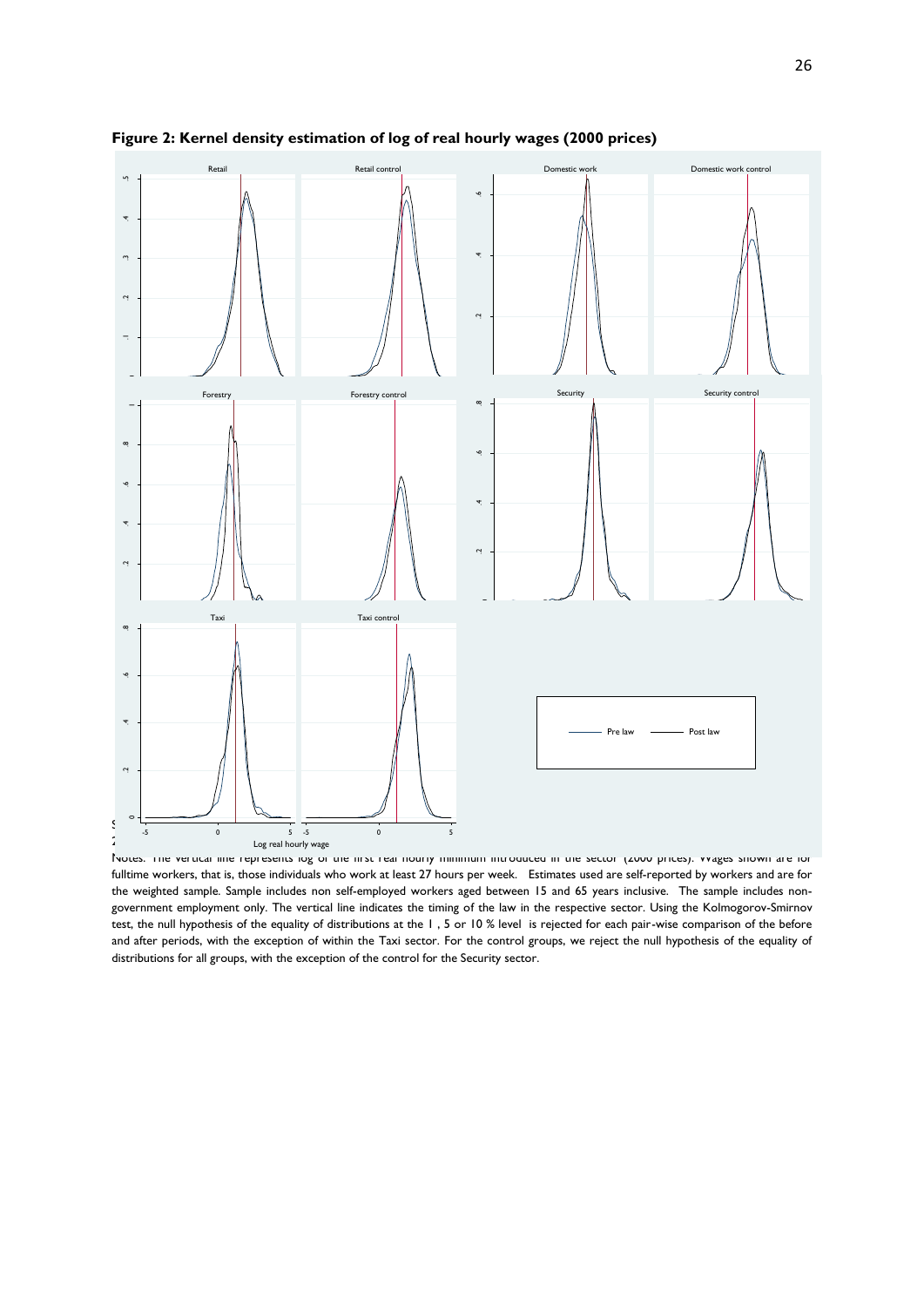

#### <span id="page-21-0"></span>**Figure 3: Kernel density estimation of usual hours worked per week**

shown are for the weighted sample. Sample includes non self-employed workers aged between 15 and 65 years inclusive. The sample includes non-government employment only. The vertical line is drawn at 45 hours per week. Using the Kolmogorov-Smirnov test, the null hypothesis of the equality of distributions at the 1 or 5 % level is rejected for each pair-wise comparison of the before and after periods for the Retail, Domestic, Forestry and Security sectors only. The null hypothesis of the equality of distributions is also rejected for the control groups at the 1 % level.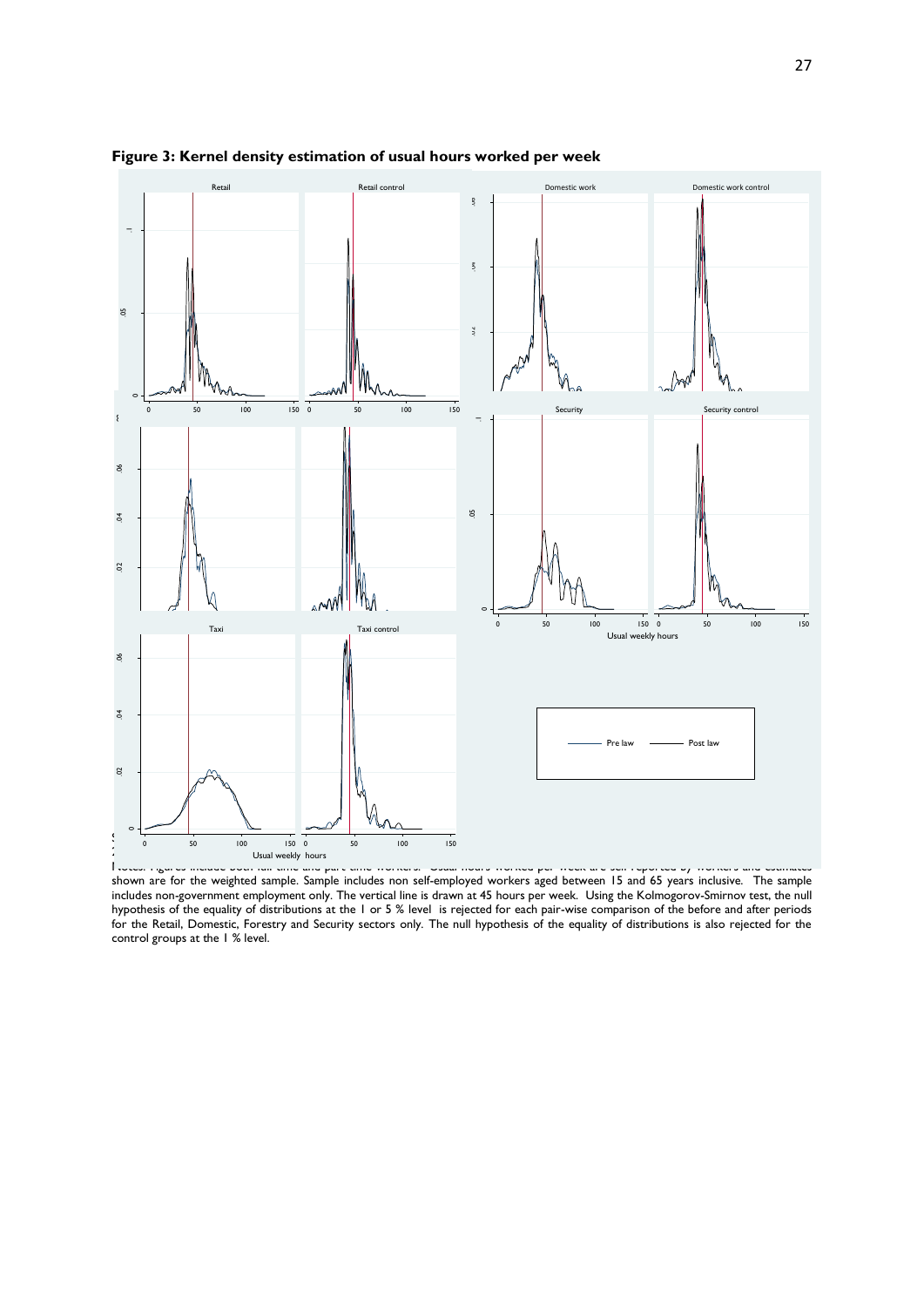| <b>Sector</b>       | Retail      |            | <b>Domestics</b> |             | <b>Forestry</b> |            | Taxi        |             | <b>Security</b> |           |
|---------------------|-------------|------------|------------------|-------------|-----------------|------------|-------------|-------------|-----------------|-----------|
|                     |             | Ш.         |                  | Ш           |                 | Ш          |             | Ш           |                 | Ш         |
| Post                | $0.005**$   | $0.004**$  | $0.003**$        | $0.007***$  | $-0.0004$       | $-0.0001$  | $-0.003***$ | $-0.003***$ | $0.004***$      | $0.003**$ |
|                     | (0.002)     | (0.002)    | (0.002)          | (0.002)     | (0.008)         | (0.008)    | (0.004)     | (0.004)     | (0.001)         | (0.001)   |
| Wage gap            | $-0.007***$ | $-0.0001$  | 0.006            | $-0.014***$ | $0.006**$       | $0.005**$  | $-0.000004$ | $-0.00001$  | $-0.003*$       | $-0.002*$ |
|                     | (0.002)     | (0.002)    | (0.005)          | (0.005)     | (0.003)         | (0.002)    | (0.00001)   | (0.00001)   | (0.002)         | (0.001)   |
| Wage gap*Post       | 0.0005      | $-0.0001$  | $-0.002$         | $-0.0011$   | $-0.0002$       | $-0.00004$ | 0.00001     | 0.00001     | $-0.00004$      | 0.0001    |
|                     | (0.002)     | (0.002)    | (0.002)          | (0.002)     | (0.0008)        | (0.0008)   | (0.00001)   | (0.00001)   | (0.0009)        | (0.0009)  |
| Individual controls | No          | Yes        | No               | Yes         | No              | Yes        | No          | Yes         | No              | Yes       |
| Constant            | $0.045***$  | $0.023***$ | $0.056***$       | $0.019**$   | $0.004**$       | $0.020***$ | $0.005***$  | $0.003***$  | $0.014***$      | $-0.003$  |
|                     | (0.003)     | (0.007)    | (0.003)          | (0.009)     | (0.002)         | (0.006)    | (0.0005)    | (0.0009)    | (0.002)         | (0.003)   |
| <b>Observations</b> | 493,811     | 493,809    | 496,061          | 493,809     | 267,110         | 267,108    | 449,869     | 449,869     | 464,048         | 464,046   |
| R-squared           | 0.001       | 0.014      | 0.0001           | 0.099       | 0.002           | 0.007      | 0.001       | 0.005       | 0.000           | 0.014     |
| F-statistic         | $10.73***$  | 187.55***  | 1.37             | 135.78***   | $1.78*$         | $2.56**$   | 35.36**     | 37.60***    | $8.03***$       | 58.24***  |

**Table 5: Probability of employment by sector (Dependent variable=Pr (Employment))**

Source: Data are from South African Labour Force Surveys (LFS) conducted by Statistics South Africa (September 2000 to September 2007).

<span id="page-22-0"></span>Notes: Dependent variable is a dummy variable equal to 1 if the individual is employed in the respective sector, and equal to 0 otherwise. The sample includes individuals of working age who are employed or seeking work, and who have completed no more than 12 years of schooling (Matric). Robust standard errors clustered by district council are shown in parentheses. \*\*p<0.01, \*\* p<0.05, \* p<0.01. Individual controls include controls for race, years of schooling and gender. The wage gap measures the proportional increase in the real wages of workers in district council i at time t-1 necessary to meet the minimum wage at time t.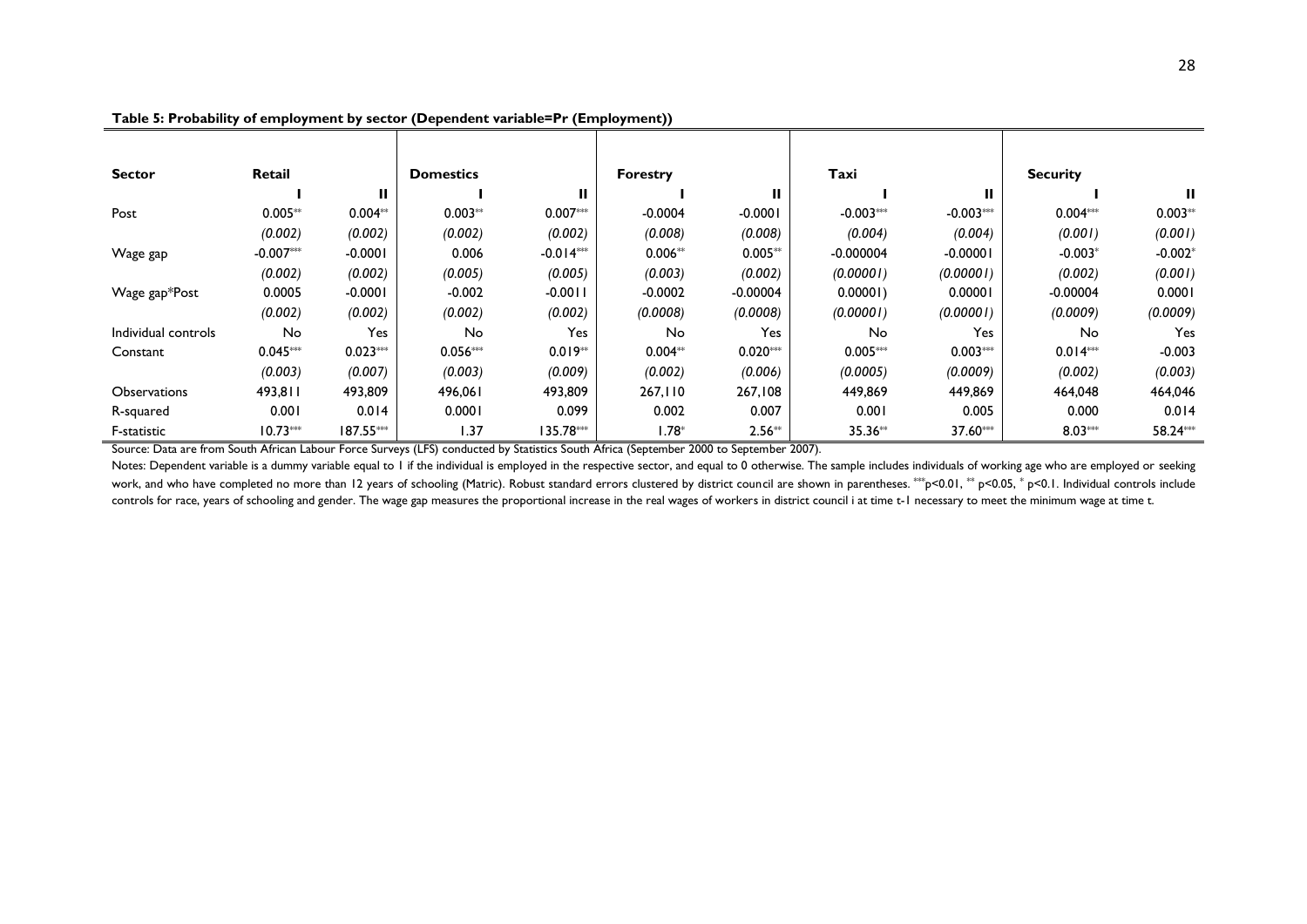|                     | Retail     |             | <b>Domestics</b> |             | <b>Forestry</b> |            | Taxi        |            | <b>Security</b> |             |
|---------------------|------------|-------------|------------------|-------------|-----------------|------------|-------------|------------|-----------------|-------------|
|                     |            | Ш           |                  | п           |                 | Ш          |             | Ш          |                 | Ш           |
| Post                | $0.318***$ | $0.203***$  | $0.282***$       | $0.320***$  | $0.315***$      | $0.304**$  | $0.216***$  | 0.073      | $0.311***$      | $0.159***$  |
|                     | (0.031)    | (0.020)     | (0.050)          | (0.024)     | (0.025)         | (0.120)    | (0.043)     | (0.055)    | (0.037)         | (0.046)     |
| Sector              | $0.091***$ |             | $-0.429***$      |             | $-0.532***$     |            | $-0.693***$ |            | $-0.179***$     |             |
|                     | (0.029)    |             | (0.065)          |             | (0.105)         |            | (0.040)     |            | (0.056)         |             |
| Sector*Post         | $-0.020$   |             | $0.125**$        |             | 0.097           |            | $-0.148*$   |            | $-0.079$        |             |
|                     | (0.030)    |             | (0.056)          |             | (0.075)         |            | (0.075)     |            | (0.054)         |             |
| Wage gap            |            | $-0.286***$ |                  | $-0.554***$ |                 | $-0.033$   |             | $-0.002**$ |                 | $-0.362***$ |
|                     |            | (0.057)     |                  | (0.039)     |                 | (0.063)    |             | (0.001)    |                 | (0.103)     |
| Wage gap*Post       |            | $0.0669***$ |                  | 0.036       |                 | 0.041      |             | 0.001      |                 | $0.220***$  |
|                     |            | (0.023)     |                  | (0.025)     |                 | (0.061)    |             | (0.002)    |                 | (0.072)     |
| Individual controls | No         | Yes         | No               | Yes         | No              | Yes        | No          | Yes        | No              | Yes         |
| Constant            | $1.862***$ | $0.744***$  | $1.218***$       | $0.902***$  | 1.484 ***       | $1.085***$ | $2.053***$  | $1.263***$ | $1.822***$      | $1.127***$  |
|                     | (0.090)    | (0.090)     | (0.103)          | (0.096)     | (0.070)         | (0.267)    | (0.058)     | (0.187)    | (0.069)         | (0.129)     |
| Observations        | 65,259     | 19,054      | 31,240           | 26,301      | 19,578          | 1,882      | 4,700       | 1,696      | 12,207          | 6,401       |
| R-squared           | 0.03       | 0.38        | 0.08             | 0.31        | 0.07            | 0.16       | 0.23        | 0.06       | 0.04            | 0.18        |
| F-statistic         | 51.76***   | 205.08***   | 166.55***        | 425.69***   | 57.59***        | $50.18***$ | $141.28***$ | $14.67***$ | 40.61***        | 69.58***    |

#### **Table 6: Log of nominal hourly wages, difference-in-differences**

<span id="page-23-0"></span>Source: Data are from South African Labour Force Surveys (LFS) conducted by Statistics South Africa (September 2000 to September 2007).

Notes: Dependent variable is log of hourly wage (nominal) for full-time workers (those individuals who report working a minimum of 27 hours per week). Sample includes non self-employed workers aged between 15 and 65 years inclusive. The sample includes non-government employment only. In the first specification the sample includes the treatment and the control group only, whilst in the second specification, the sample is restricted to the sector of interest only. Robust standard errors clustered by district council are shown in parentheses. \*\*\* p<0.01, \*\* p<0.05, \* p<0.1. Individual controls include controls for race, years of schooling and gender. The wage gap measures the proportional increase in the real wages of workers in district council i at time t-1 necessary to meet the minimum wage at time t.

<span id="page-23-1"></span>**Table 7: Log of real hourly wages, difference-in-differences (Dependent variable = log real hourly wage in 2000 prices)**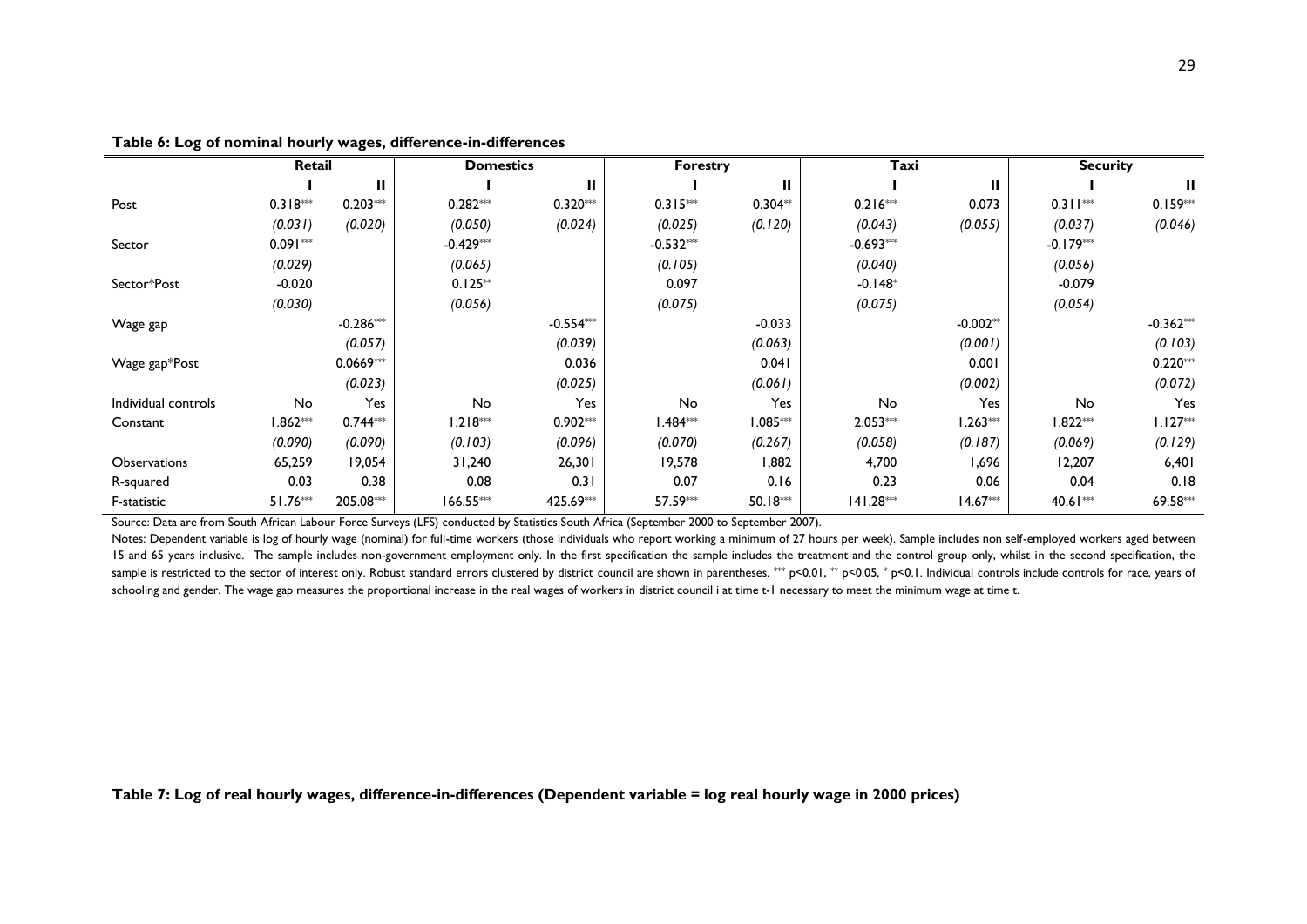|                     | Retail     |             | <b>Domestics</b> |             | <b>Forestry</b> |            | Taxi        |            | <b>Security</b> |             |
|---------------------|------------|-------------|------------------|-------------|-----------------|------------|-------------|------------|-----------------|-------------|
|                     |            | Ш           |                  | Ш           |                 | Ш          |             | Ш          |                 | ш           |
| Post                | $0.110***$ | $-0.004$    | 0.053            | $0.086***$  | $0.155***$      | 0.132      | 0.049       | $-0.086$   | $0.088**$       | $-0.076$    |
|                     | (0.032)    | (0.020)     | (0.050)          | (0.023)     | (0.025)         | (0.121)    | (0.043)     | (0.056)    | (0.036)         | (0.046)     |
| Sector              | $0.091***$ |             | $-0.431***$      |             | $-0.504***$     |            | $-0.686***$ |            | $-0.179***$     |             |
|                     | (0.029)    |             | (0.065)          |             | (0.105)         |            | (0.039)     |            | (0.056)         |             |
| Sector*Post         | $-0.020$   |             | $0.129**$        |             | 0.0717          |            | $-0.142*$   |            | $-0.0925*$      |             |
|                     | (0.030)    |             | (0.055)          |             | (0.076)         |            | (0.077)     |            | (0.054)         |             |
| Wage gap            |            | $-0.286***$ |                  | $-0.558***$ |                 | $-0.021$   |             | $-0.002*$  |                 | $-0.362***$ |
|                     |            | (0.057)     |                  | (0.038)     |                 | (0.065)    |             | (0.001)    |                 | (0.102)     |
| Wage gap*Post       |            | $0.067***$  |                  | $0.048*$    |                 | 0.029      |             | 0.0003     |                 | $0.222***$  |
|                     |            | (0.022)     |                  | (0.024)     |                 | (0.062)    |             | (0.002)    |                 | (0.070)     |
| Controls            | No         | Yes         | No               | Yes         | No              | Yes        | No          | Yes        | No              | Yes         |
| Constant            | $1.778***$ | $0.671***$  | $1.163***$       | $0.856***$  | $1.278***$      | $0.889***$ | $1.885***$  | $1.137***$ | $1.782***$      | $1.129***$  |
|                     | (0.090)    | (0.090)     | (0.103)          | (0.092)     | (0.070)         | (0.264)    | (0.056)     | (0.18)     | (0.069)         | (0.127)     |
| <b>Observations</b> | 65,259     | 19,054      | 31,240           | 26,301      | 19,578          | 882. ا     | 4,700       | 1,696      | 12,207          | 6,401       |
| R-squared           | 0.004      | 0.376       | 0.037            | 0.278       | 0.04            | 0.12       | 0.21        | 0.057      | 0.027           | 0.163       |
| F-statistic         | $9.77**$   | 179.14***   | 45.05***         | $185.21***$ | $19.24***$      | $31.68***$ | 121.67**    | $6.10***$  | $8.81***$       | 58.52***    |

Source: Data are from South African Labour Force Surveys (LFS) conducted by Statistics South Africa (September 2000 to September 2007).

Notes: Dependent variable is log of hourly wage (nominal) for full-time workers (those individuals who report working a minimum of 27 hours per week). Sample includes non self-employed workers aged between 15 and 65 years inclusive. The sample includes non-government employment only. In the first specification the sample includes the treatment and the control group only, whilst in the second specification, the sample is restricted to the sector of interest only. Robust standard errors clustered by district council are shown in parentheses. \*\*\* p<0.01, \*\* p<0.05, \* p<0.1. Individual controls include controls for race, years of schooling and gender. The wage gap measures the proportional increase in the real wages of workers in district council i at time t-1 necessary to meet the minimum wage at time t.

<span id="page-24-0"></span>**Table 8: Usual hours worked per week, difference-in-differences**